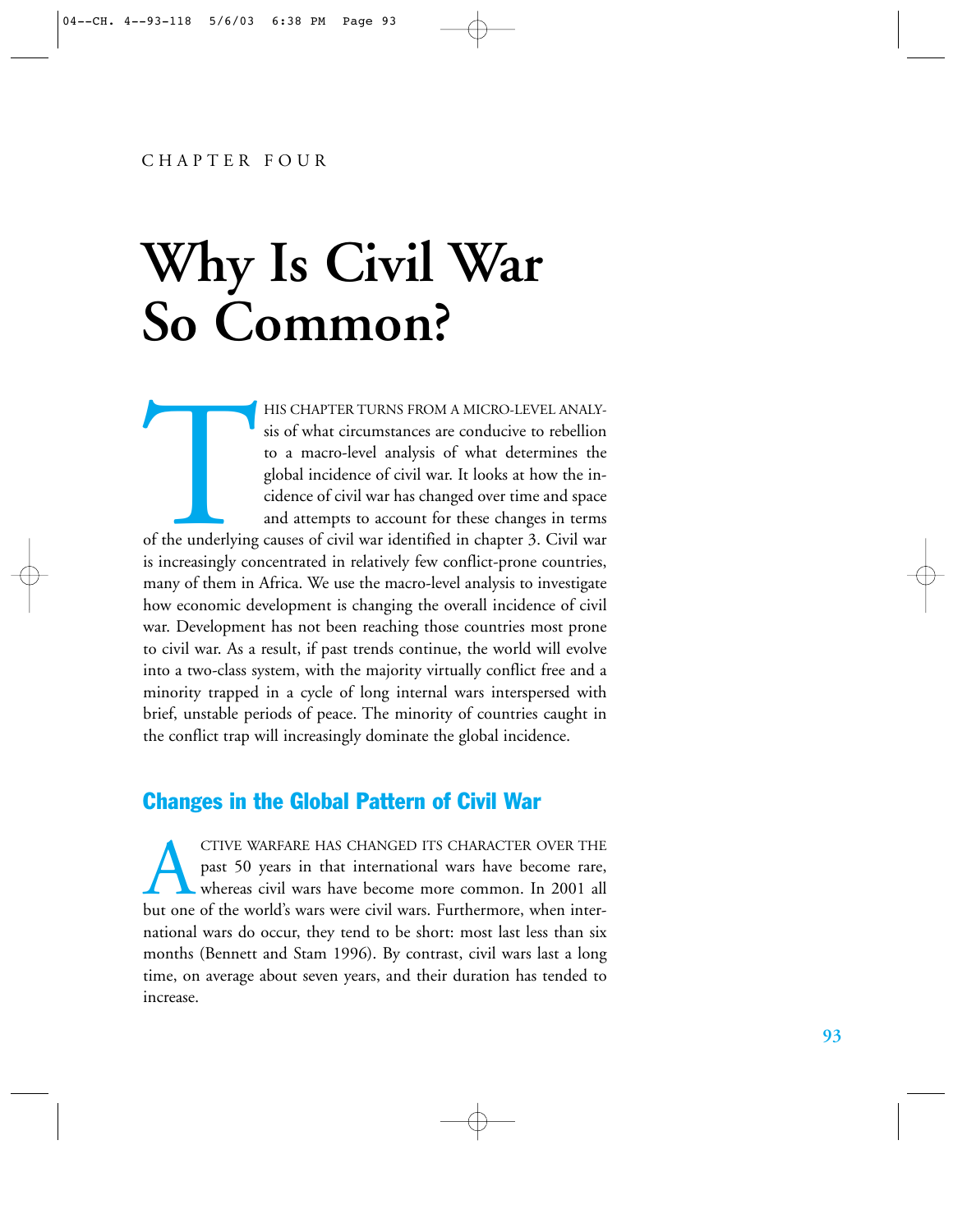

Figure 4.1 The global incidence of civil warfare, 1950–2001

Figure 4.1 shows the incidence of civil war, that is, the proportion of countries that are at civil war at any one time. Between 1950 and 2000 the overall incidence rose, but this has not been a steady process: the global incidence of civil war peaked around 1990.

The global incidence of civil war at a particular time is determined by the average risk that a rebellion will ignite and by the average duration of a war once it has started. If both the risk of ignition and the duration of war were constant over a long period, the global incidence of conflict would reach a self-sustaining level: the number of wars starting would be balanced by the number of wars ending, so that the stock of active civil wars would stay constant. Throughout 1950–2001 the average annual risk that a rebellion would ignite was around 1.6 percent, while the average annual probability that an ongoing war would end was 12.0 percent, corresponding to a median duration of wars of 5.5 years. If both these probabilities turned out to be persistent, then the global incidence of conflict would eventually settle at around 12 percent, which is roughly the global incidence of conflict in the last eight years.

Fifty years ago the global incidence of civil war was clearly lower than 12 percent. This relatively peaceful period may have ended because of fundamental changes in the underlying factors that cause civil war during the 1950s and 1960s. However, in the 1950s many low-

*Note:* Proportion of countries in civil war by year. Figure shows only conflicts with at least 1,000 battle deaths over the course of the conflicts. *Source:* Gleditsch and others (2002).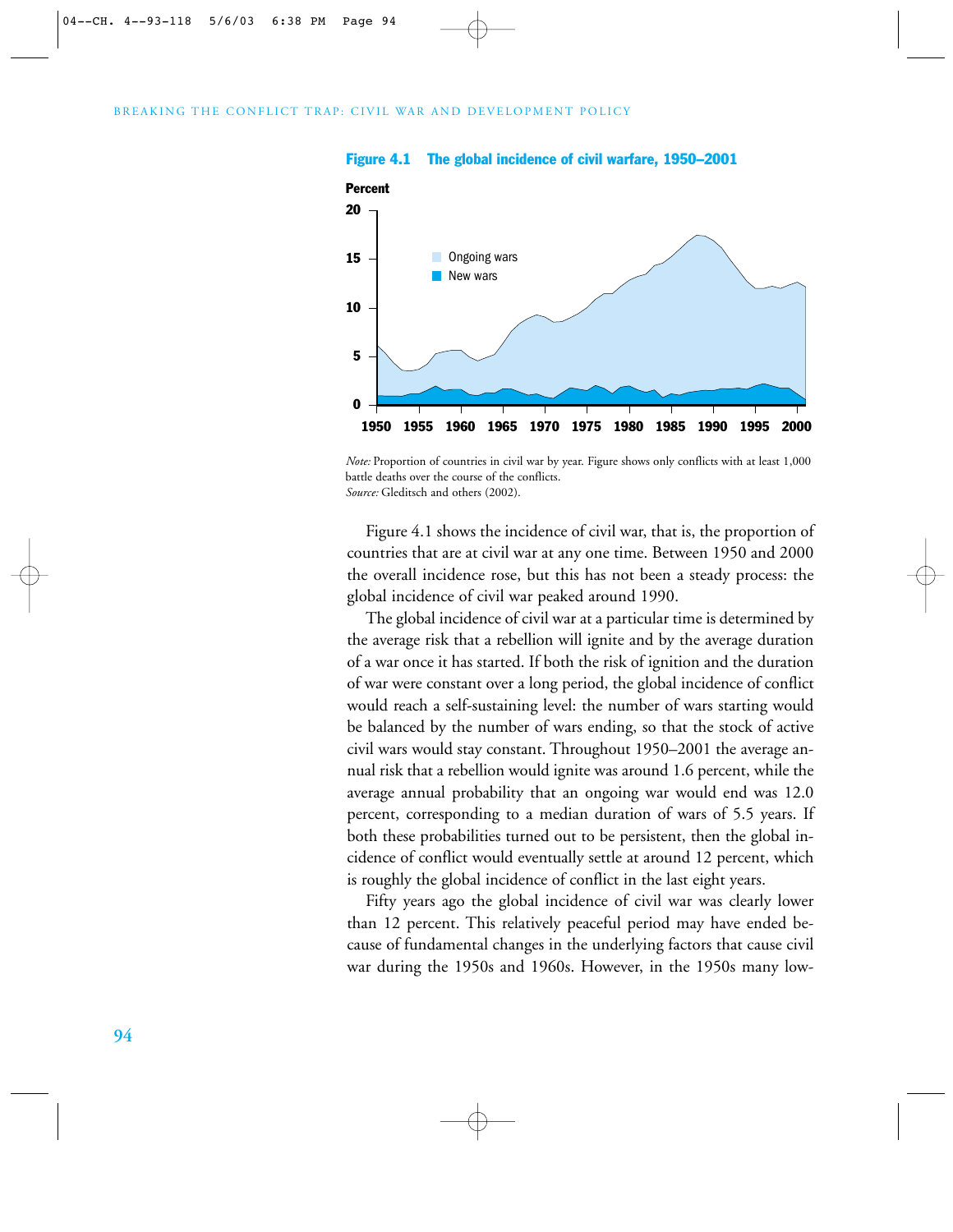income countries were still colonies and colonialism suppressed the possibility of civil war. Independence has been bunched in two big waves, the British and French decolonizations of Africa in 1960–62 and the Russian decolonization of the early 1990s. If countries tend to be at peace during their first year of independence, there will be a long phase of adjustment after large numbers of countries have become independent. Thus for much of the period the world has had an unsustainably low incidence of civil war, and at least part of the rising incidence of civil war has been due to a movement toward the selfsustaining level. Note that a self-sustaining level need not be a desirable condition, but simply indicates the global incidence of conflict that the international community will eventually have to cope with unless it can reduce the risk of rebellion and its duration.

The observed rise in the global incidence of civil war from the 1950s to the 1970s need not of itself reflect a deterioration in the factors that cause and prolong conflict, but may simply reflect the existence of many more independent, low-income countries. To illustrate this, figure 4.2 simulates what would have happened to the global incidence of conflict since 1950 as a result of newly independent countries entering the system had all countries faced the actual average risk and duration of conflict during the period. We assume for the time being that all countries have the same risks of conflict ignition and termination and





*Source:* Authors' calculations (see appendix 1).

**95**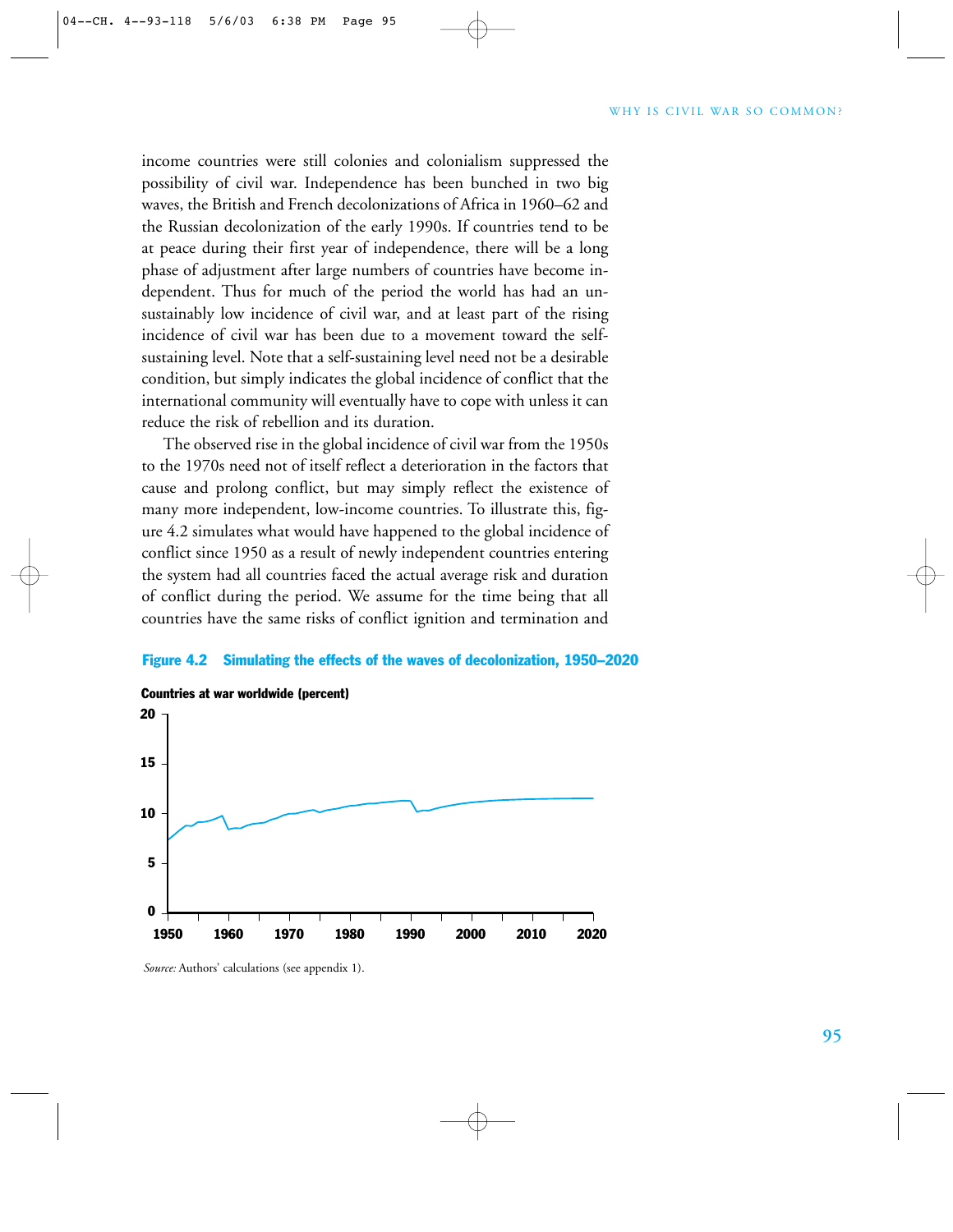



*Source:* Gleditsch and others (2002).

that all countries are at peace in their first year of independence.<sup>1</sup> The initial distribution is the actual observed incidence in 1950, around 7.5 percent. In the simulation, waves of decolonization gradually push up the global incidence of conflict to a self-sustaining level of nearly 12 percent by 2020.

The proportion of countries with new wars is shown with a darker shade in figure 4.1. No strong trend in the risk of new wars is apparent. Rather, the figure shows how wars have been steadily accumulating, as the idea of the self-sustaining level implies. However, the rate at which wars end exhibits a disturbing trend. Figure 4.3 shows the rate of war termination during 1950–2001. From 1950 to the late 1980s conflicts became steadily less likely to end. This is why we observe a peak in the incidence of conflicts around 1990, as a surge of peace settlements took place in the first half of the 1990s, but unfortunately this seems to have been a temporary phenomenon.

The most likely explanation for this surge in peace settlements is the end of the Cold War: many conflicts ended as that source of finance dried up, for example, in Mozambique. The end of the Cold War also allowed peacekeeping operations on an unprecedented scale. By contrast, other wars were made sustainable because of the inflow of weapons from the former Soviet republics (see chapter 3). This problem became important later in the 1990s, and may explain the reduction in effec-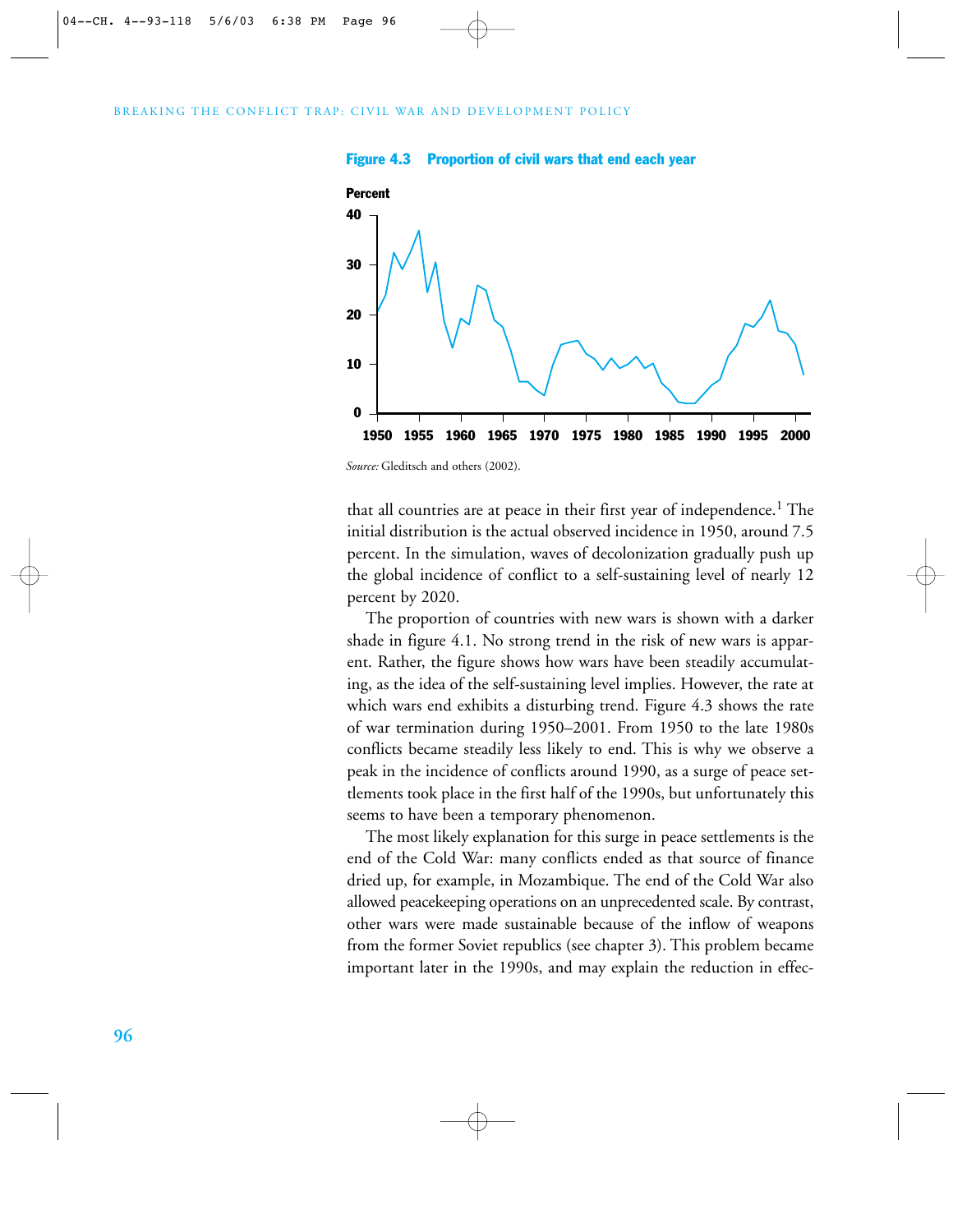

#### Figure 4.4 The global self-sustaining incidence of civil war, by decades

*Note:* Incidence of conflicts of the five decades decomposed into the share of years with wars that were new and with those that were ongoing. *Source:* Based on Gleditsch and others (2002).

tive war terminations during the past five years. Overall, the net positive effect of the end of the Cold War on war duration seems to have been modest and transient.

The declining global risk of rebellion ignition and the lengthening duration of rebellion have together changed the self-sustaining global incidence of civil war. Had the risk and duration prevailing in 1971–80 persisted, the self-sustaining incidence would have been 11.5 percent, whereas had the risk and duration prevailing in 1990–2001 persisted, it would have fallen to 10.6 percent. Figure 4.4 shows the self-sustaining incidence based on the risks and termination rates for each decade. The 1980s stand out. If wars had continued to end at the same rate as in the 1980s, the incidence of war would have reached even higher levels than observed during that period. Fortunately, the improved success in ending conflicts in the 1990s prevented such a rise.

Thus while the actual global incidence of civil war has risen over the past 40 years, the underlying self-sustaining incidence may have fallen slightly. The contradictory forces have been the large increase in the number of independent, low-income countries that find themselves playing the Russian roulette of conflict risk, versus the spread of economic development that has been making the world a safer place.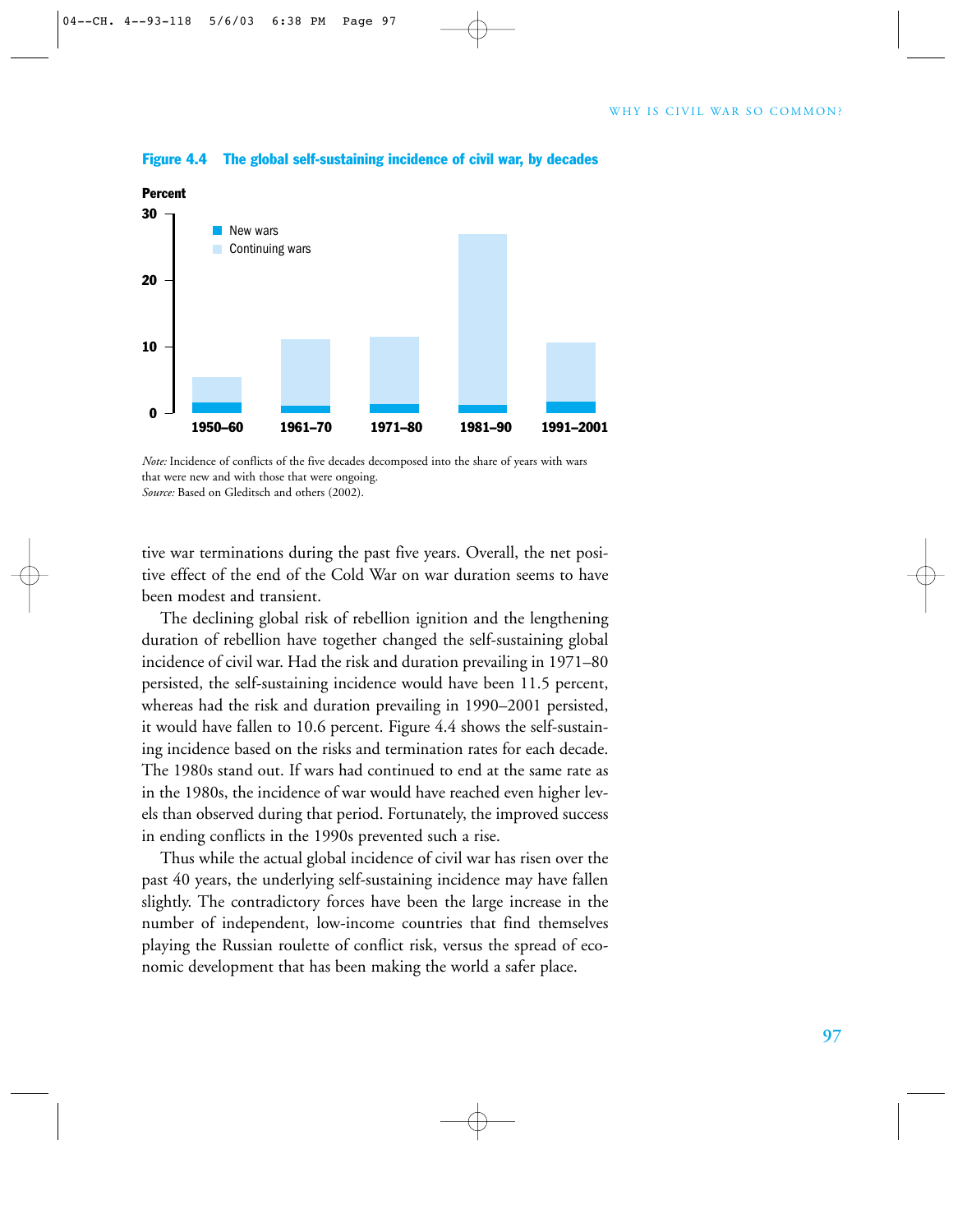# Changes in the Incidence of Civil War

THIS DISCUSSION OF HOW THE UNDERLYING INCIDENCE OF<br>civil war might itself have been changing starts by looking at<br>changes in the risk that a rebellion will ignite. The models dis-<br>cussed in chapter 3 attempt a systematic, civil war might itself have been changing starts by looking at changes in the risk that a rebellion will ignite. The models discussed in chapter 3 attempt a systematic, empirical analysis of the factors that underlie this risk. Here we use Collier and Hoeffler's (2002c) model. The Collier and Hoeffler model obviously omits many important things, but tests for a pure time trend find that in aggregate, these things have not tended to get significantly worse or better over time. Changes in the risk of rebellion are therefore due to changes in the variables included in the model. Whereas the end of the Cold War clearly created a surge of peace settlements, it does not appear to have had a net effect on the risk of new rebellions. Controlling for 17 new low- and middle-income states, the risk of rebellion seems to have neither increased nor decreased. The downfall of the Soviet Union definitely let loose a few civil wars that had previously been repressed,<sup>2</sup> but the end of the Cold War also cut off a source of finance for an unknown number of potential wars.

Hence to understand the global changes over time we need to turn to the explanatory variables included in the model. Many of these variables change only slowly or not at all, such as the ethnic and religious composition of a society and its geographic characteristics. The main factors that can change relatively rapidly are the economic variables. Recall that the three big economic drivers of rebellion are the level, growth, and structure of income.

In addition, newly independent countries have a much higher risk of conflict than other countries. The very fact that they are new countries with weak institutions and often with a legacy of decolonization wars makes them five times more war prone in their first year of independence than comparable but older countries (Hegre and others 2001). If these new countries are able to sustain peace, this history of stability itself gradually makes them safer. Moreover, most new countries are lowincome, developing countries, with average income approximately half that of older countries. In sum, these two factors mean that newly independent countries face a risk that is 10 times higher than other countries.

Globally, if we compare the 1960s with the 1990s these characteristics were very different. The countries that were independent in the 1960s typically had considerably higher per capita income by the 1990s, and this tended to reduce their risk of rebellion. Also working favorably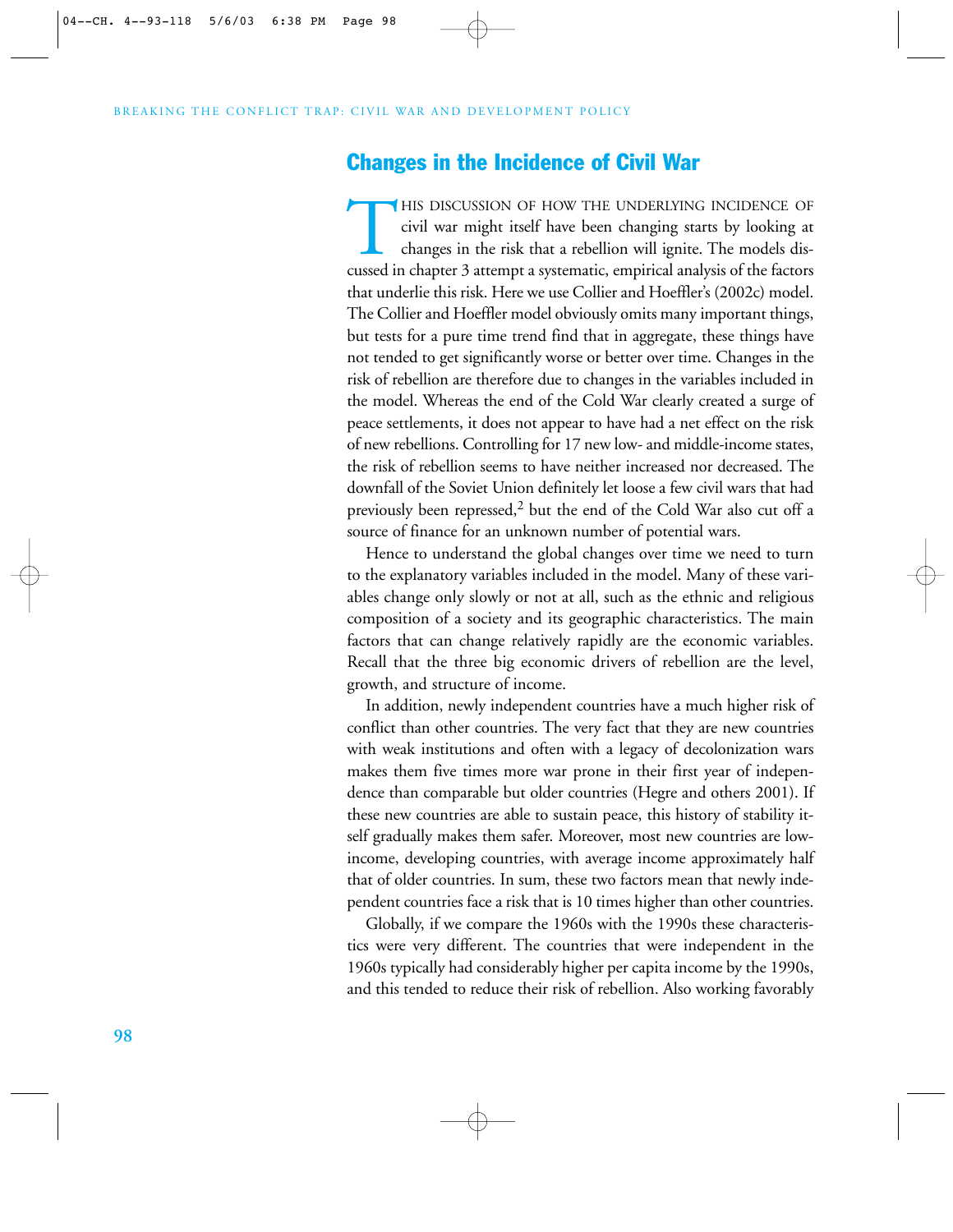

#### Figure 4.5 Factors changing the global risk of conflict



was a decline in the average extent of dependence on primary commodities. Offsetting this, growth rates were lower and new low-income countries had become independent. The Collier and Hoeffler model can be used to compare the typical risk of rebellion facing countries in 1965 and in 1995. It suggests that the typical risk declined from 9.2 percent to 6.8 percent in 1995. The main reason for this improvement was global economic development and the consolidation of new states.

Figure 4.5 shows the overall reduction in risk and its constituent components. The growth in average per capita income and reduction in primary commodity dependence reduced the global average risk of conflict by something like 30 percent from 1965 to the mid-1990s. This reduction was offset by the lower growth rates relative to those of the late 1960s. The increase in the average duration of postindependence peace is the factor that has made the strongest impact. This has lead to a 50 percent decrease in risk.

What explains the trend in the duration of war? To look at this we use a model designed to study the duration of civil war (Collier, Hoeffler, and Söderbom 2003). As with the risk of rebellion, the duration of conflict may have changed over the past 40 years either because of changes in the variables included in the model or because of changes in factors that are important but are omitted. Whereas no significant time trend in the risk of conflict ignition was apparent, its duration shows a substantial time trend: after controlling for the explanatory variables,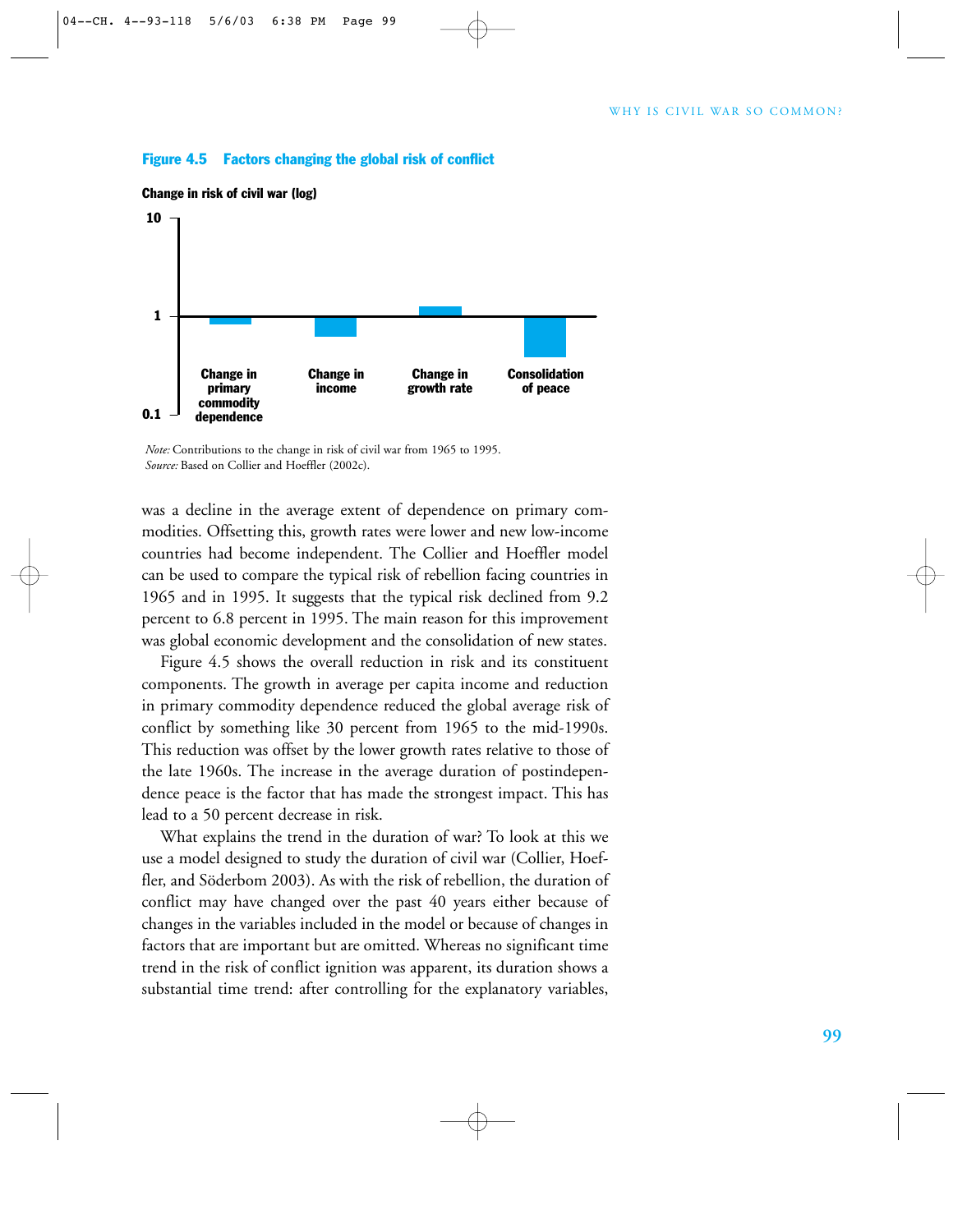

Change in rate of termination (log)



*Source:* Collier, Hoeffler, and Söderbom (2003).

conflicts were harder to end in the 1980s than in earlier periods. They may also have been more persistent in the 1990s. By definition, the model cannot tell us why this has happened: it is due to factors not included in the model.

In addition, some of the variables included in the model have changed. The higher per capita income is, the shorter the civil war. Recall that this might be expected for various reasons, namely, civil war is costlier at higher income levels, and thus the incentive to reach a settlement is stronger. Whatever the explanation, the strong rise in global per capita incomes has tended to shorten the duration of wars.

The overall change in the termination rate of conflict is thus the net effect of the unexplained lengthening of conflict, decade by decade, and the shortening of conflict resulting from global economic growth. Figure 4.6 shows the net effect, decade by decade. Overall, the unexplained effect has more than offset the favorable effect of global growth, therefore the duration of conflict has increased.

# Unpacking the Global Incidence of Civil War

S O FAR WE HAVE FOCUSED ON GLOBAL AVERAGES. AVERAGES often conceal wide dispersions, and sometimes they also conceal important structural differences. This is the case with conflict.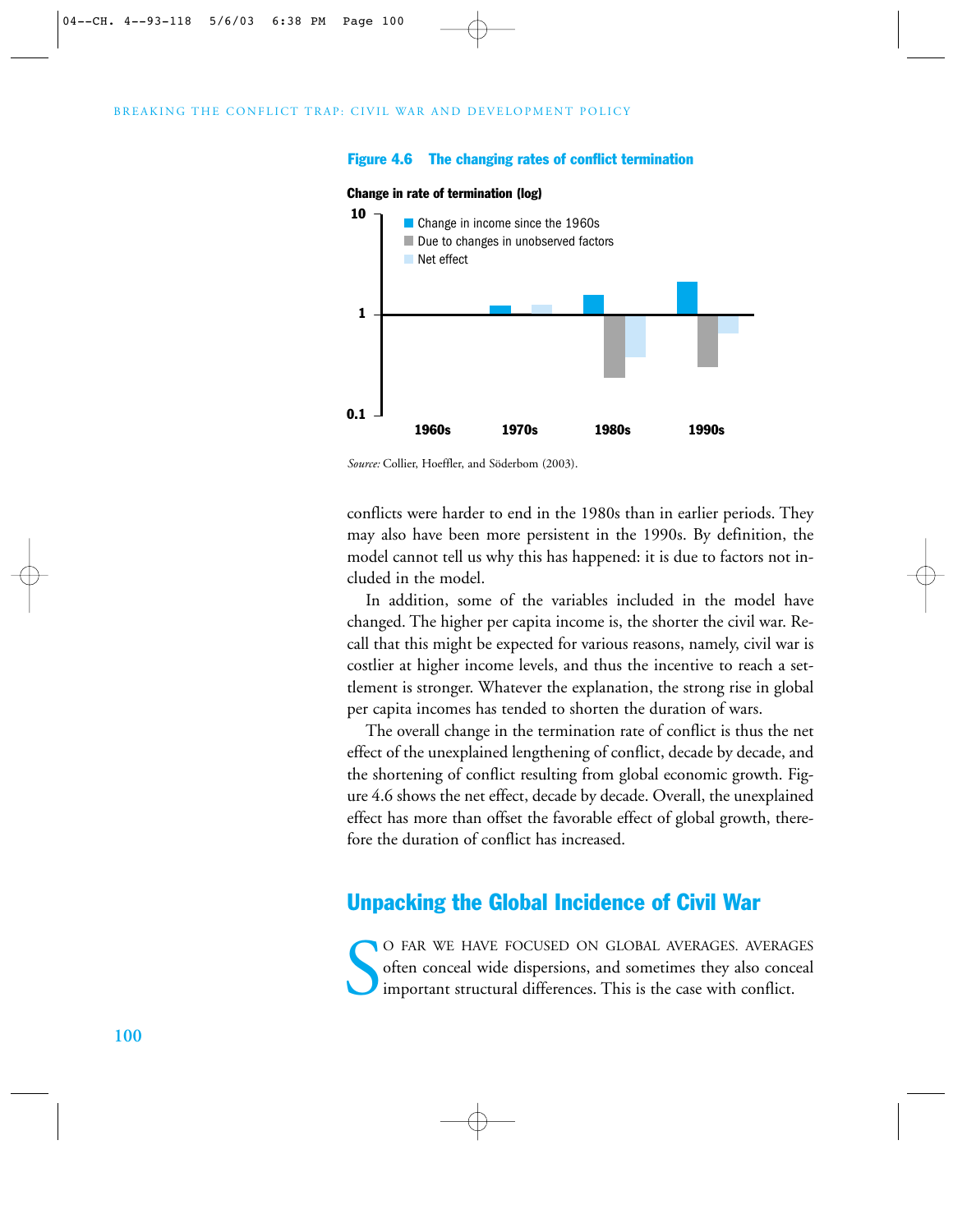#### Divergent Development Trends

For the past 20 years global growth has been raising incomes in much of the developing world and reducing the incidence of poverty. Much of the world's population now lives in middle-income countries, defined as those with per capita annual income above US\$745. The structure of developing countries' exports has also changed dramatically. Whereas in 1980 primary commodities still accounted for three-quarters of exports, they now account for only 20 percent. Some low-income countries, including the largest, have succeeded in implementing and sustaining policy reforms conducive to rapid growth and integration into global markets. While currently they are still low-income countries, they are on track to joining China in becoming middle-income countries. Recall from chapter 3 that fast growth is not just a route to the eventual low risk that goes along with higher income levels, but also contributes directly to risk reduction. We therefore aggregate those low-income countries that have sustained reasonably good economic policies with the middle-income countries and term the combined group "successful developers." Specifically, we include all those low-income countries that over the 1990s averaged CPIA scores of 3.5 or better.<sup>3</sup> Some of the successful developers are still at high risk of conflict, but as a group they are already much safer than other developing countries and are on course for continuing reductions in risk.

Many developing countries have not, however, participated in these favorable trends. They have either been unable to implement reform or their reforms have not been sustained and they remain stuck in undiversified primary commodity exports. We refer to this group as the "marginalized" low-income countries. The growth rates of per capita income in the two groups of countries were dramatically different in the 1990s, negative at –1.0 percent for the marginalized countries and positive at 2.0 percent for the successful developers. The average level of income in the marginalized countries was less than a third that of the successful developers when measured on a purchasing power parity basis.

Thus in aggregate, the marginalized countries are the one group that has all three of the economic characteristics that appear to increase proneness to conflict: low income, economic decline, and dependence on primary commodities. The following section compares the risks and incidence of a civil war for a typical marginalized country with that for the typical successful developer. Figure 4.7 shows the predicted risk for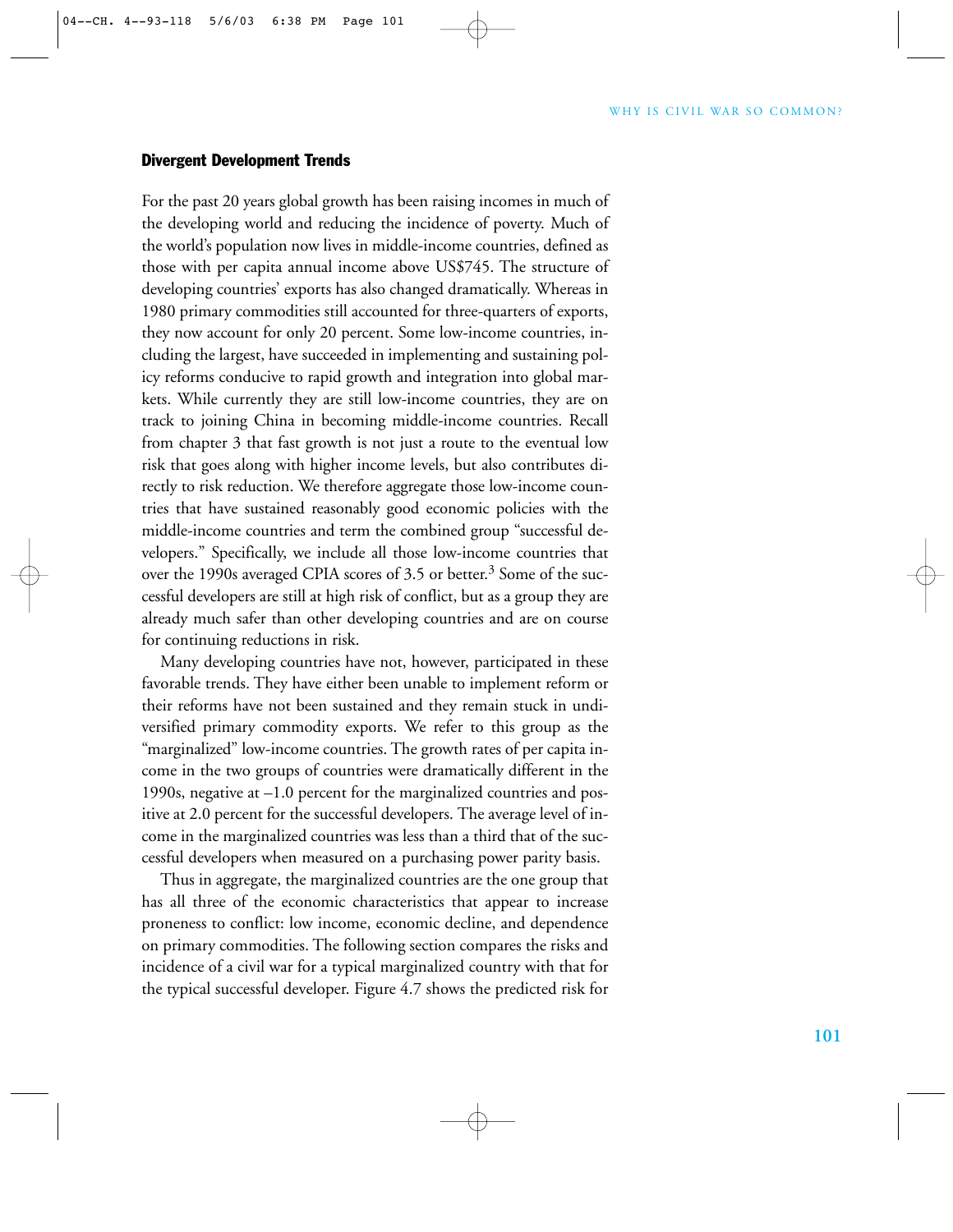

Figure 4.7 Divergent risks: marginalized countries relative to successful developers

*Source:* Based on Collier and Hoeffler (2002c).

the typical marginalized country relative to the typical successful developer and the contribution of some important risk factors. The predicted risk is more than 10 times higher for the marginalized country. Low income has the largest impact, accounting for half the difference.

To date global development has largely missed the marginalized countries; thus, while global growth is indeed reducing the global incidence of conflict, it is doing so dramatically unevenly and cannot be relied on to secure a peaceful world. If the trends of the past 20 years continue, the successful developers will evolve into low-risk societies while the marginalized countries will face increasing risks as their per capita incomes decline. Figure 4.8 shows how the predicted risk of civil war ignition evolves for the marginalized countries and successful developers relative to the high income countries if recent growth patterns persist. Global growth is part of the process of reducing the incidence of civil war, but unless it reaches the currently marginalized countries it will progressively become less effective as a force for peace. As the successful developers evolve into a group with lower risks of rebellion, the increment to peace achieved by further growth and diversification in income becomes smaller and smaller. Global growth is not sweeping the world into peace at an accelerating rate. If present trends continue its contribution to peace will fizzle out well before global peace has been achieved.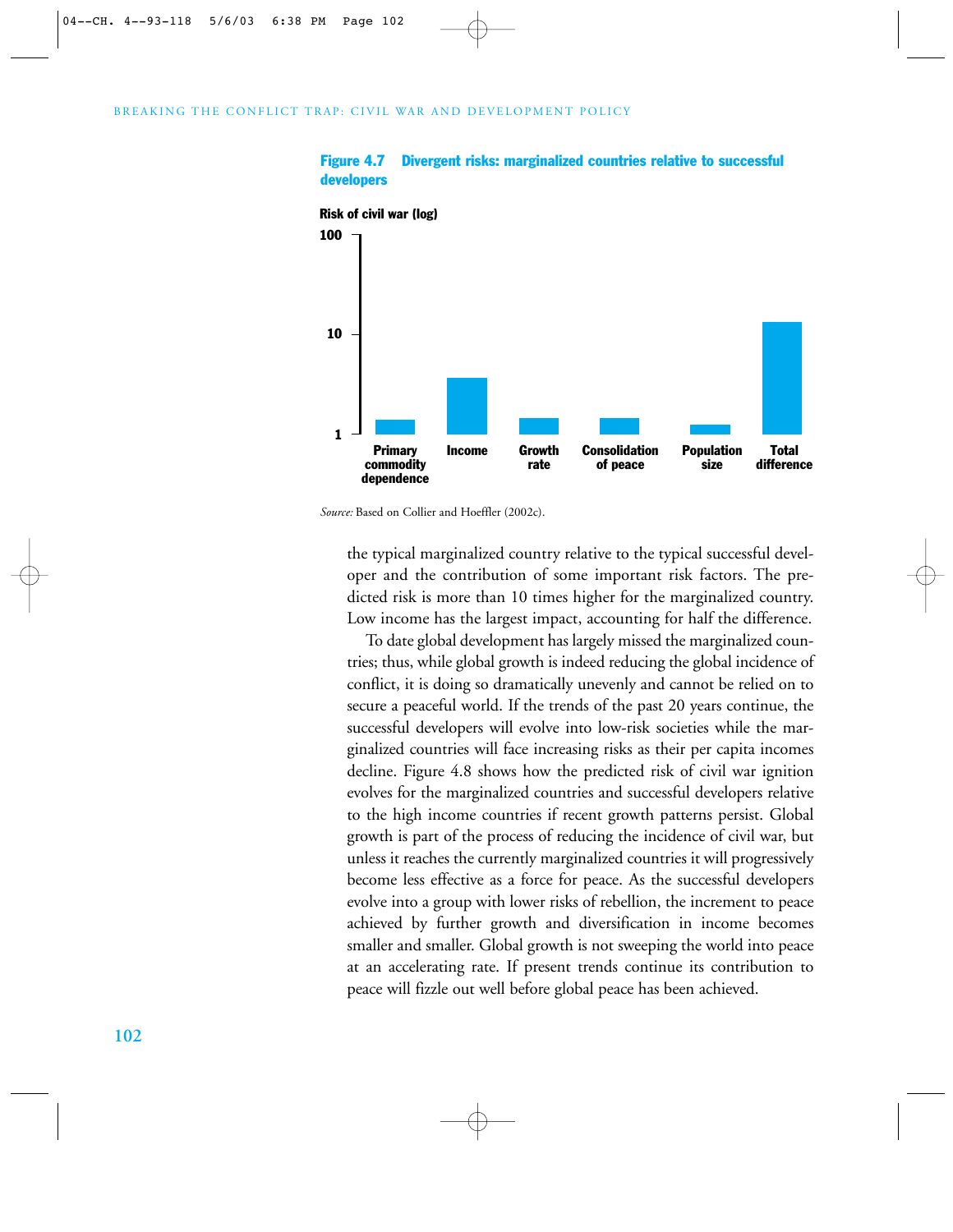

Figure 4.8 Development of risk of civil war for the marginalized and successful developers, 2000–2020

The radically different risks the successful developers and marginalized countries face imply different incidences of civil war for the two groups in the long term. As long as they remain stagnant, the marginalized countries will remain at the incidence experienced during 1990–2001, whereas the successful developers will slowly but surely reduce their incidence from their current somewhat lower level. Changes in the global incidence depend both on these two divergent trends and on the relative size of the two groups. The successful developer group is largest in terms of both number of countries and population—71 countries with around 4 billion people—versus 52 marginalized countries with around 1.1 billion people. Nevertheless, the global incidence of civil war will increasingly come to be dominated by wars in the group of poor, declining, primary-commodity exporting countries as the incidence of war in the successful developer group decreases.

#### Implications of the Conflict Trap

Chapter 3 introduced the concept of the conflict trap. Through various routes, once a conflict has started a society faces a greatly increased risk

*Note:* The contribution from growth to income per capita to the odds of war onset relative to high-income countries, with growth projections of 1.5 percent (high income), –1.0 percent (marginalized), and 2.0 percent (successful developers). *Source:* Calculated from Collier and Hoeffler (2002c).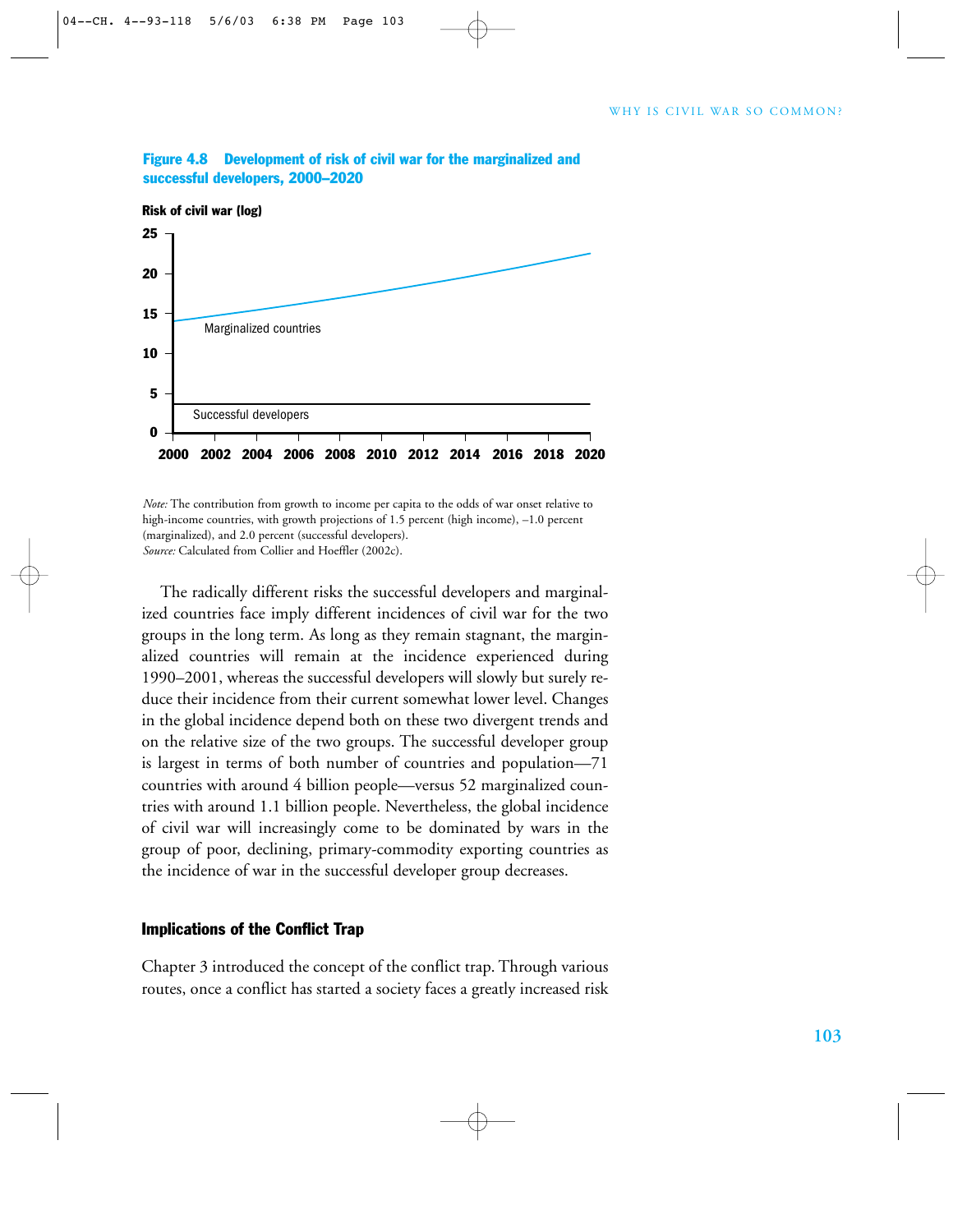of further wars. Conflicts are hard to stop, and what happens during conflict increases both the risk and duration of subsequent conflict. Countries that have had a war have a two to four times higher risk of a subsequent war, even when controlling for the factors we identified earlier. Boxes 4.1 and 4.2 describe two recurrent conflicts.

Figure 4.9 indicates how the risk of war ignition is altered after a civil war compared with before a war. The risk depends on how long the country has been independent and at peace. In the first month of postindependence peace the risk of war is more than four times as high as after a decade of peace. After the first decade of consolidation, the risk does not change much as time goes by; however, if a civil war breaks out the gain from this consolidation is lost. After the war, the risk of war re-igniting is two to four times higher than the risk facing new states. This is the conflict trap: a country that first falls into the trap may have a risk of new war that is 10 times higher just after that war has ended than before the war started. If the country succeeds in maintaining postconflict peace for 10 years or so, the risk is considerably reduced, but remains at a higher level than before the conflict. This legacy of war seems to take a long time—a generation or two before withering away (Hegre and others 2001).

## Box 4.1 Recurrent conflicts example 1: Afghanistan

THE WAR IN AFGHANISTAN STARTED IN 1978 WHEN members of the Marxist-Leninist People's Democratic Party of Afghanistan captured the state; assassinated political, ethnic, and religious elites; and incited uprisings (Asia Watch 1991). After the Soviet invasion of December 1979 and the assassination of Afghan president Hafizullah Amin, the war continued with mujahideen fighting against the Sovietinstalled Afghan government of Mohammad Najibullah. In 1992 the mujahideen captured power and the state changed hands, but peace negotiations among Afghanistan's many resistance factions excluded key parties. One such group was Gulbuddin Hikmatyar's Hizb-i Islami, which rejected the resulting agreement and began a series of rocket attacks on Kabul that continued into 1995 (Hiltermann 2002).

From 1992 until 1996 the war was waged by the Pashtun-dominated Taliban seeking to overthrow Burhanuddin Rabbani and his Tajik-dominated Jam'iyat-i-Islam party. After a Taliban victory in 1996 a new war started in which the Tajiks, Uzbeks, and others became the insurgents against the new "government" (Gurr, Marshall, and Khosla 2001). In 1997 the Taliban proclaimed the Islamic Emirate of Afghanistan, which was recognized by Pakistan, Saudi Arabia, and the United Arab Emirates. The Taliban never controlled all the territory of Afghanistan, and about 5 to 10 percent of that territory was controlled by the alliance known as the United Front, formed in 1996 by non-Pashtun groups opposed to the Taliban and led by Rabbani's former defense minister, Ahmad Shah Massoud.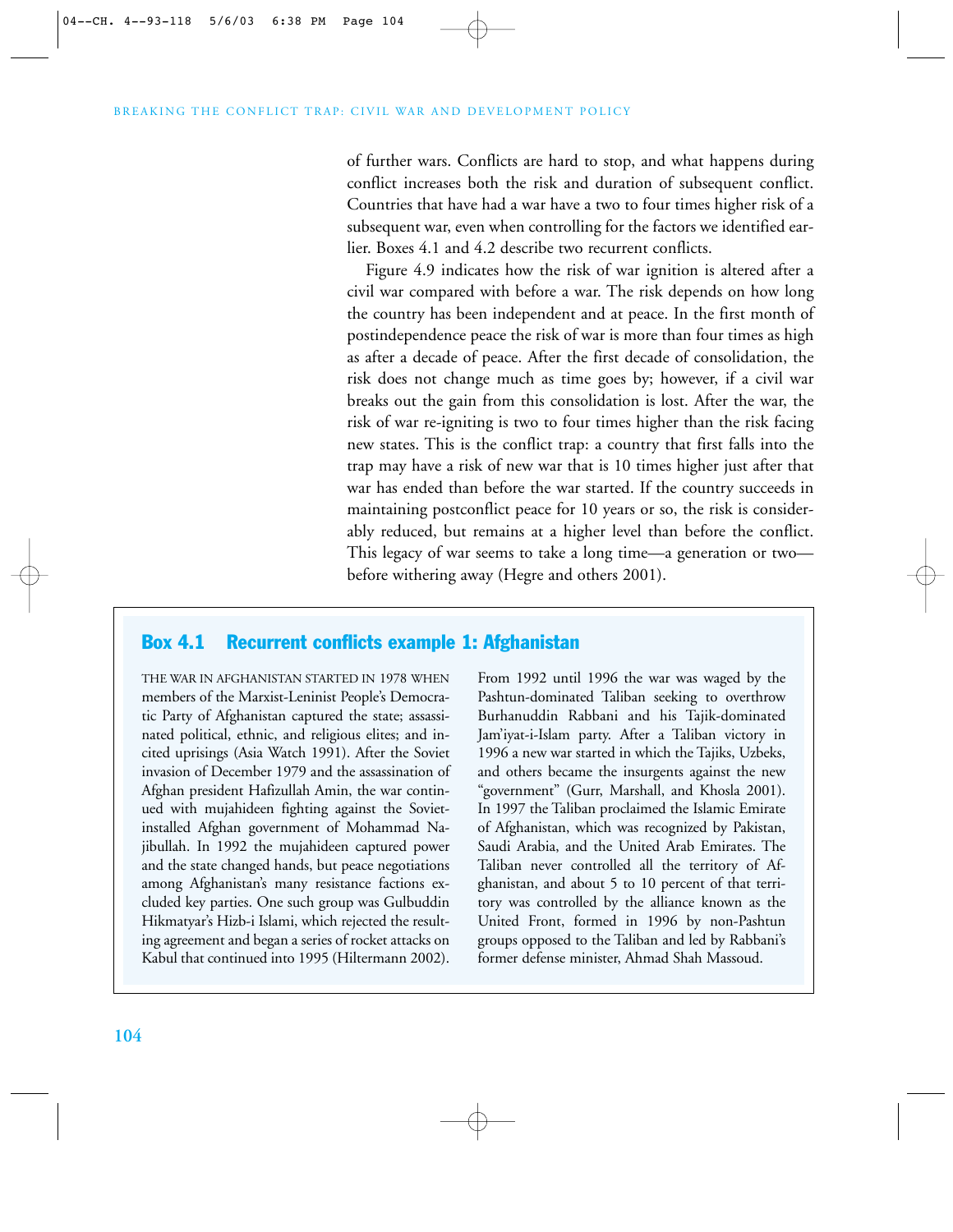#### 04--CH. 4--93-118 5/6/03 6:38 PM Page 105

## Box 4.2 Recurrent conflicts example 2: Angola

A PATTERN OF FAILED PEACE AGREEMENTS IN Angola has checkered a history of civil war that has been ongoing since the country's independence in 1975. The war against UNITA over control of the central government from 1975 until 1994 caused approximately 345,000 deaths and ended in a stalemate that led to the Lusaka Accord and the deployment of a UN peacekeeping force. Failure to implement the agreement led to a renewal of war in late 1997. The U.S. State Department noted more than 100 ceasefire violations in a three-month period in 1996. Despite that instability, the period 1996–97 was one in which UNITA officials were becoming increasingly integrated into the government, and the annual death toll during this time was probably "only" in the low hundreds. Fighting resumed in March 1998 despite an agreement reached on January 9, 1998, for resolution of the remaining issues under the Lusaka Accord. UNITA leader Jonas Savimbi refused to move to the capital and join the government. UNITA forces quickly retook more than 300 areas previously returned to the government, but by the end of 1999 the government, with the support of Namibian government forces, had overrun UNITA's former headquarters (Parker, Heindel, and Branch 2000). Thereafter, UNITA's military position continued to deteriorate because of a double squeeze. The government used the opportunity of high oil prices to increase military spending. At the same time the Fowler Report of the UN exposed the routes by which UNITA had been financed and supplied, as a result of which it was closed off. In February 2002 Savimbi was cornered and killed and UNITA accepted a peace settlement. The Angolan government was able to negotiate from strength. More than 10,000 people were killed in the new round of fighting, and according to the United Nations Children's Fund, nearly 75,000 people died of starvation in 1999 and at least 1.5 million people were displaced as of January 2000 because of the war (Parker, Heindel, and Branch 2000).

This increase in risk is before we account for the changes in the observable risk factors caused by the war itself. In particular, the impact of the civil war on the economy is extremely damaging (see chapter 1). Growth of GDP per capita is reduced by around 2.2 percentage points per year during war. Moreover, the effects of the war linger on after the conflict, so that the country's economic performance is hampered for several years after the conflict has ended. Only after extremely long conflicts, for example, in Mozambique, where disruption is so complete that the mere fact that large numbers of people return to work shows up as a significant improvement, will a peace agreement mean an immediate improvement in growth performance. Hence the typical conflict reduces income by some 10 to 15 percent. Such losses in income are also often associated with an increase in primary commodity dependence of roughly two percentage points (Collier and Hoeffler 2002b). These two changes imply an increase in the risk of war onset of an additional 5 percent.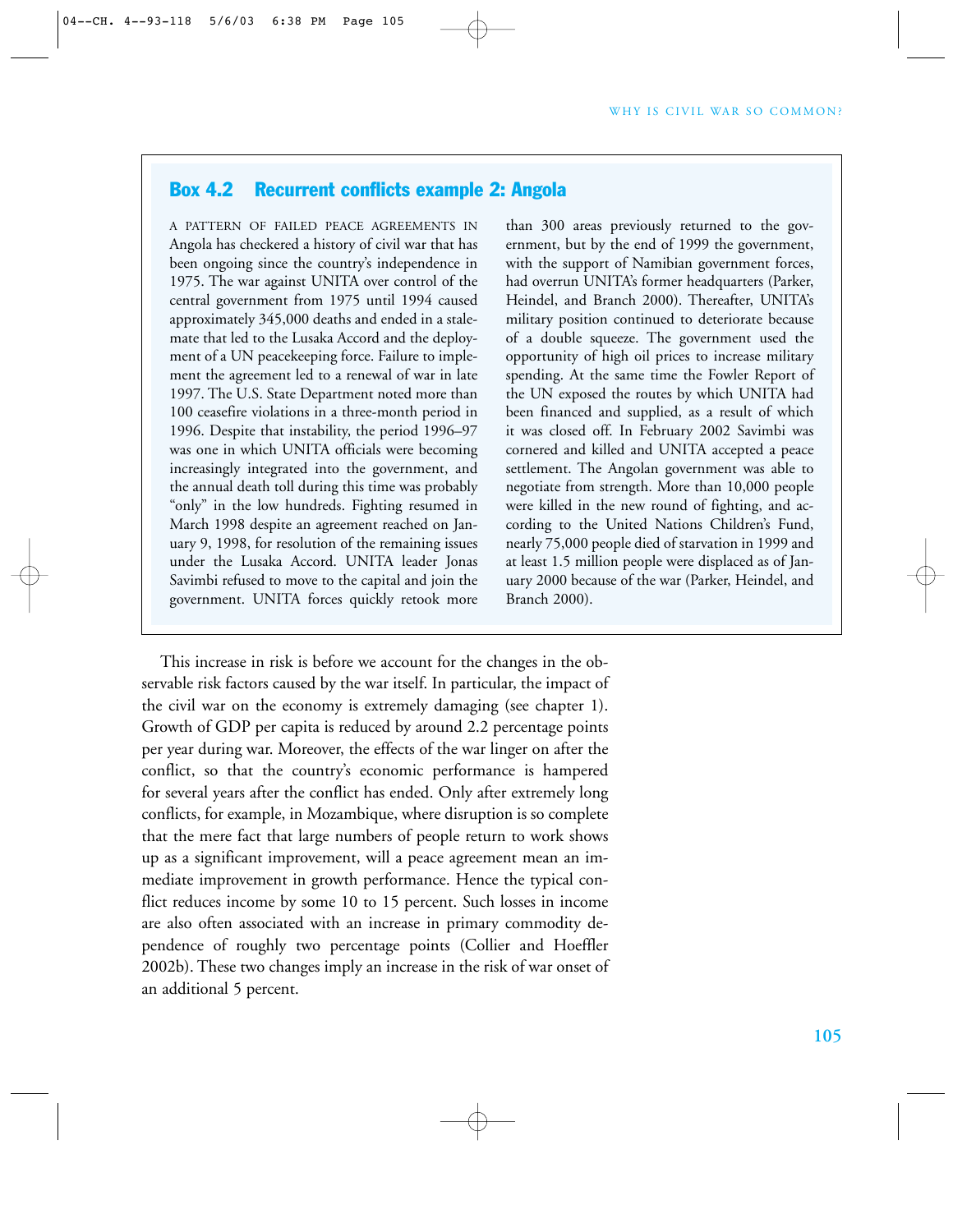

Figure 4.9 The conflict trap: risk of civil war relative to a country with no recent war

*Source:* Hegre and others (2001); Collier and Hoeffler (2002c).

Some risks also arise from neighbors in conflict, so to some extent the conflict trap operates at the level of a neighborhood, not just of a single country. Quantitative studies of civil war onset find no evidence that civil wars are more frequent in countries bordering on conflict countries, controlling for the explanatory variables (see, for example, Hegre and others 2001); however, civil wars spill over indirectly through their effects on the explanatory variables such as income (Murdoch and Sandler 2002). Reduced income in neighboring countries indirectly increases their risk of conflict, and as most countries have several neighbors, in aggregate, such small increases in risk can have significant effects.

The conflict trap is a tendency, not an iron law. Middle-income countries have a lower probability of falling into it. A previous conflict seems to increase the risk for middle-income countries by the same factor as for low-income countries, but as they have a lower general risk, they have better chances of maintaining peace beyond the first postconflict decade. Figure 4.10 summarizes the predicted risks of war ignition and re-ignition for the typical country in each group.

Figure 4.11 decomposes the effect of the conflict trap into the economic factors that change as a consequence of the conflict and other unobserved factors that change during the war. Such other factors are the accumulation of weapons and military organizations and less tan-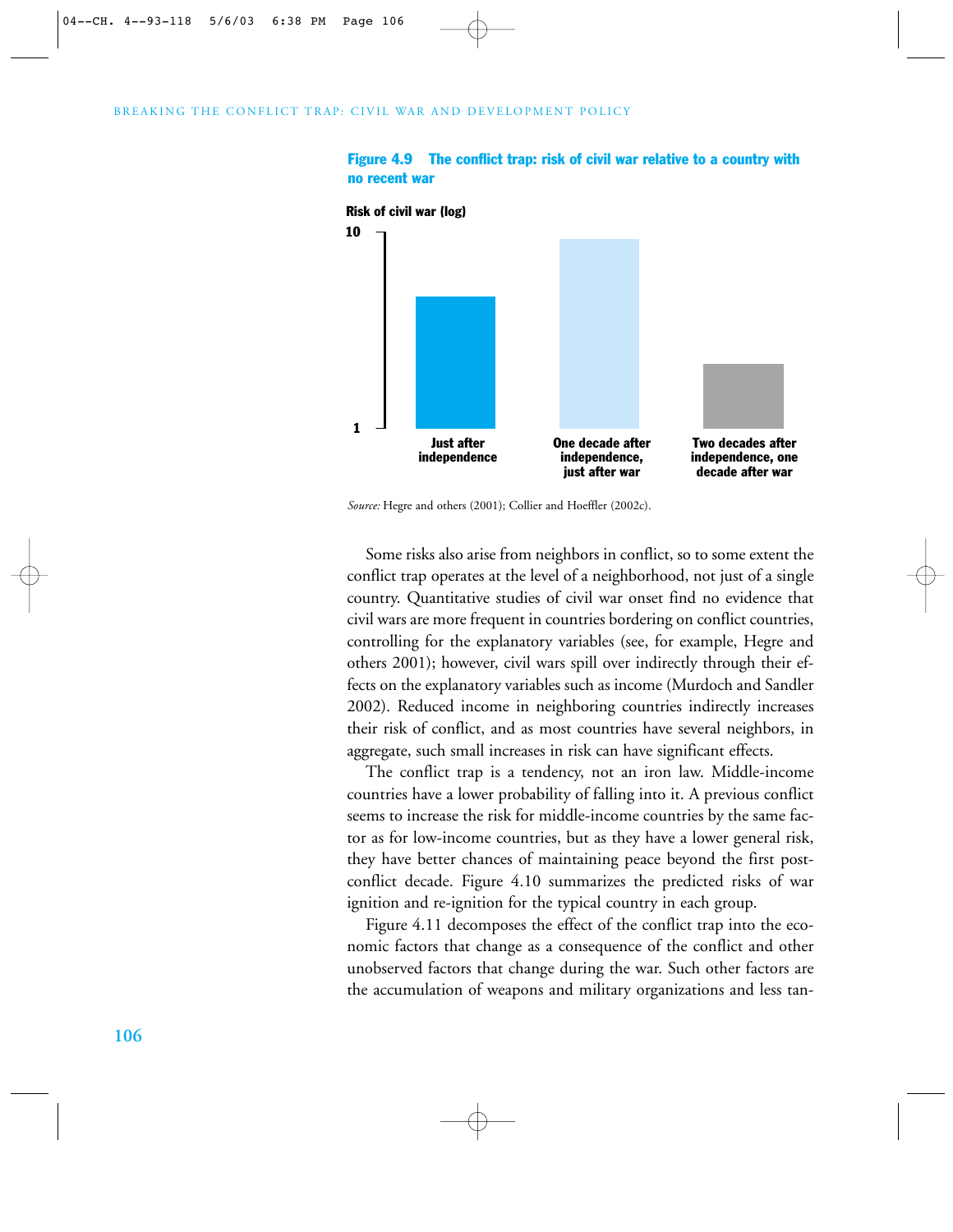



*Source:* Based on a revised version of Collier and Hoeffler (2002c).





*Source:* Based on a revised version of Collier and Hoeffler (2002c).

gible effects of war, such as the breakdown of institutions and social polarization. The figure compares the risk of the typical marginalized country that has not had a war for 10 years and the typical postconflict marginalized country. The postconflict country has a risk of conflict that is five times greater. Around half of that increased risk is due to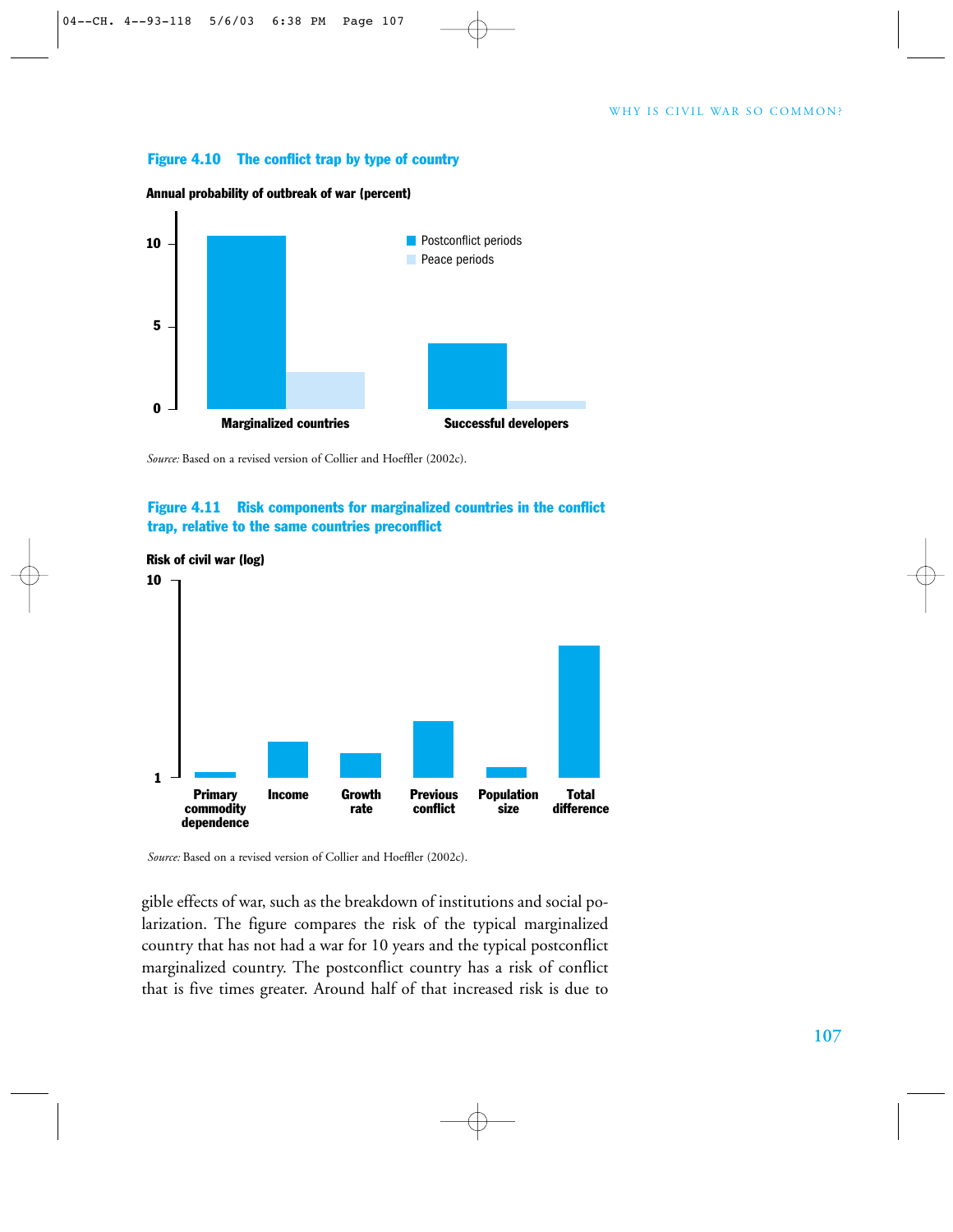negative changes in primary commodity dependence and reduced income and growth. The other half of the increased risk is unexplained and will in part be due to the selection problem: conflict countries already had unobserved characteristics that increase the risk of conflict.

The conflict trap has implications for the global incidence of conflict. The countries most prone to the trap are the marginalized lowincome countries. Although poor, peaceful, stagnant economies look as if they are stuck in an equilibrium, they are, in effect, playing Russian roulette. A low-income, stagnant country that starts its independence at peace does not have a very long expected duration of that peace, although some countries, even though economically stagnant, have to date preserved peace, whether through prudent policies or good fortune, for example, Malawi, Tanzania, and Zambia. However, even long periods of peace are no guarantee of safety. Côte d'Ivoire and Nepal are recent instances of moderately democratic low-income countries with long histories of peace collapsing into civil war.

The marginalized stagnant but peaceful countries are thus living dangerously. Not only are they prone to civil war, more important, once a war has started they also face a permanently changed risk of conflict, that is, they are stuck in the conflict trap. The poor but peaceful category of countries, although currently numerous, is thus not likely to be so numerous in a global self-sustaining level. We would expect these countries either to develop, joining the successful developers, or at some stage succumb to civil war, with many then becoming trapped in conflict. In the long run poor but peaceful is not an option. The world is therefore evolving into a state in which most countries are permanently conflict free while a minority are trapped in a cycle of lengthy war, uneasy peace, and reversion to lengthy war.

This leads to a different view of the self-sustaining incidence of conflict, with radically different risks for different groups. The high-income countries have a negligible risk of civil war. A second group of countries, a majority, will be in a virtuous circle of peace, with income rising strongly and diversifying out of dependence on primary commodities. These countries will face a low and declining risk of conflict. The few civil wars that occur in this group may be long, but they will tend not to trap countries into a cycle of conflict. A third smaller group of countries will be stuck in a conflict trap. Although they may periodically reach peace, the legacy of the conflict is such that peace is not sustained. Occasionally countries will switch between these groups. Once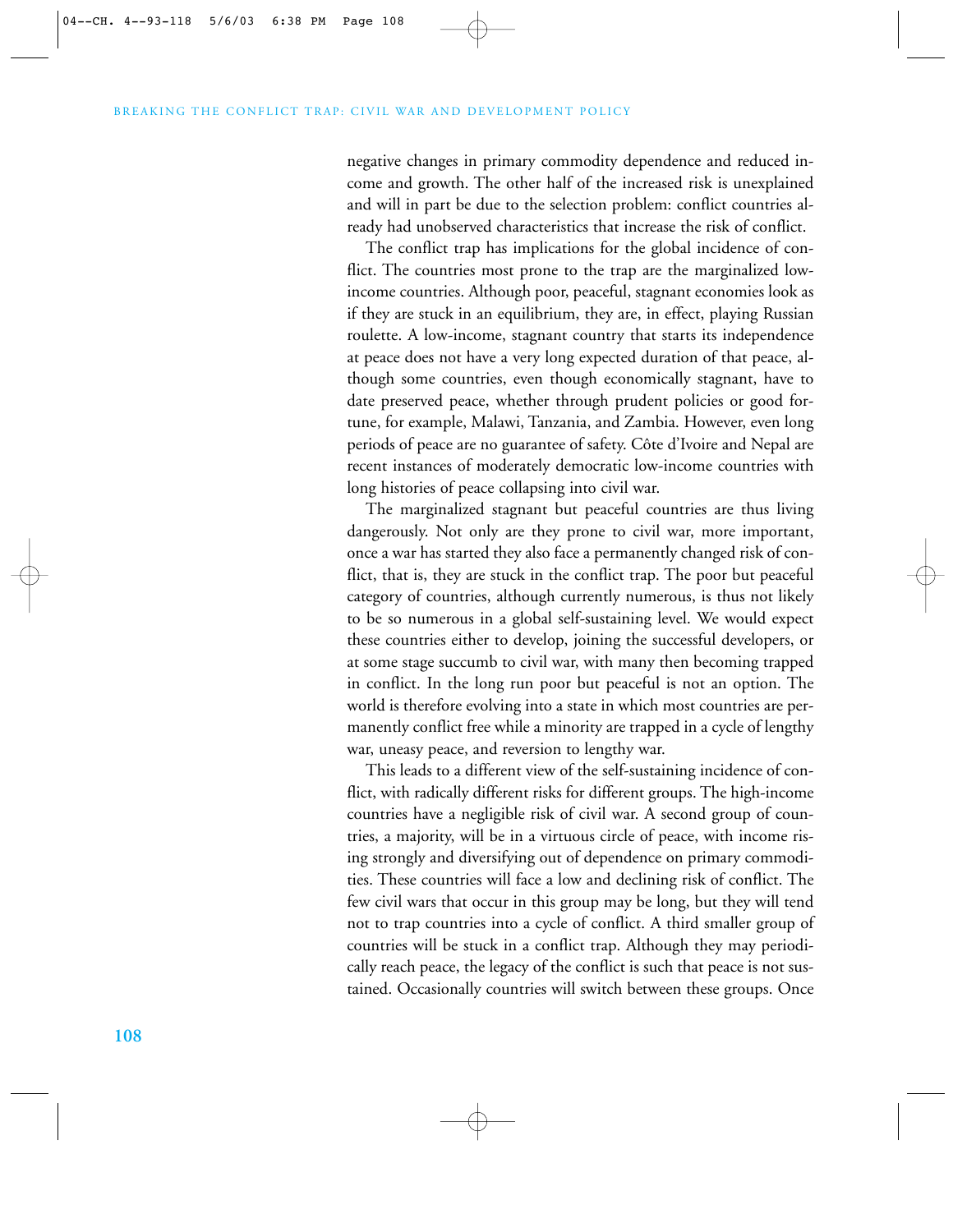in a while a peaceful and prosperous country might collapse into civil war and find itself subsequently stuck in a conflict trap. Similarly, once in a while a country that has been mired in repeat conflict will climb out of it. A fourth group, the poor but peaceful, will hover in between development and the conflict trap.

Figure 4.12 illustrates the trap.<sup>4</sup> We grouped 156 countries with adequate data coverage into the four groups of countries. Here we regard countries as in a postconflict state during the first decade after a war has ended, and as at peace if they have not had a war in the past 10 years. We estimated the predicted risks of war for a typical country in each group. The risk is a function of levels of income, primary commodity dependence, growth, and the other characteristics found to be pertinent in chapter 3. The risk changes over time after independence or war. The model was estimated for the 1960–99 period.

For the typical low-income country, the predicted probability of going to war from a state of peace is 2 percent per year, whereas the





*Note:* Numbers next to the arrows indicate the number of countries per year that move between the different states of conflict in the self-sustaining state. Numbers in boxes indicate the selfsustaining number of countries in each conflict state. See appendix 1 for fuller coverage. *Source:* Based on a revised version of Collier and Hoeffler (2002c).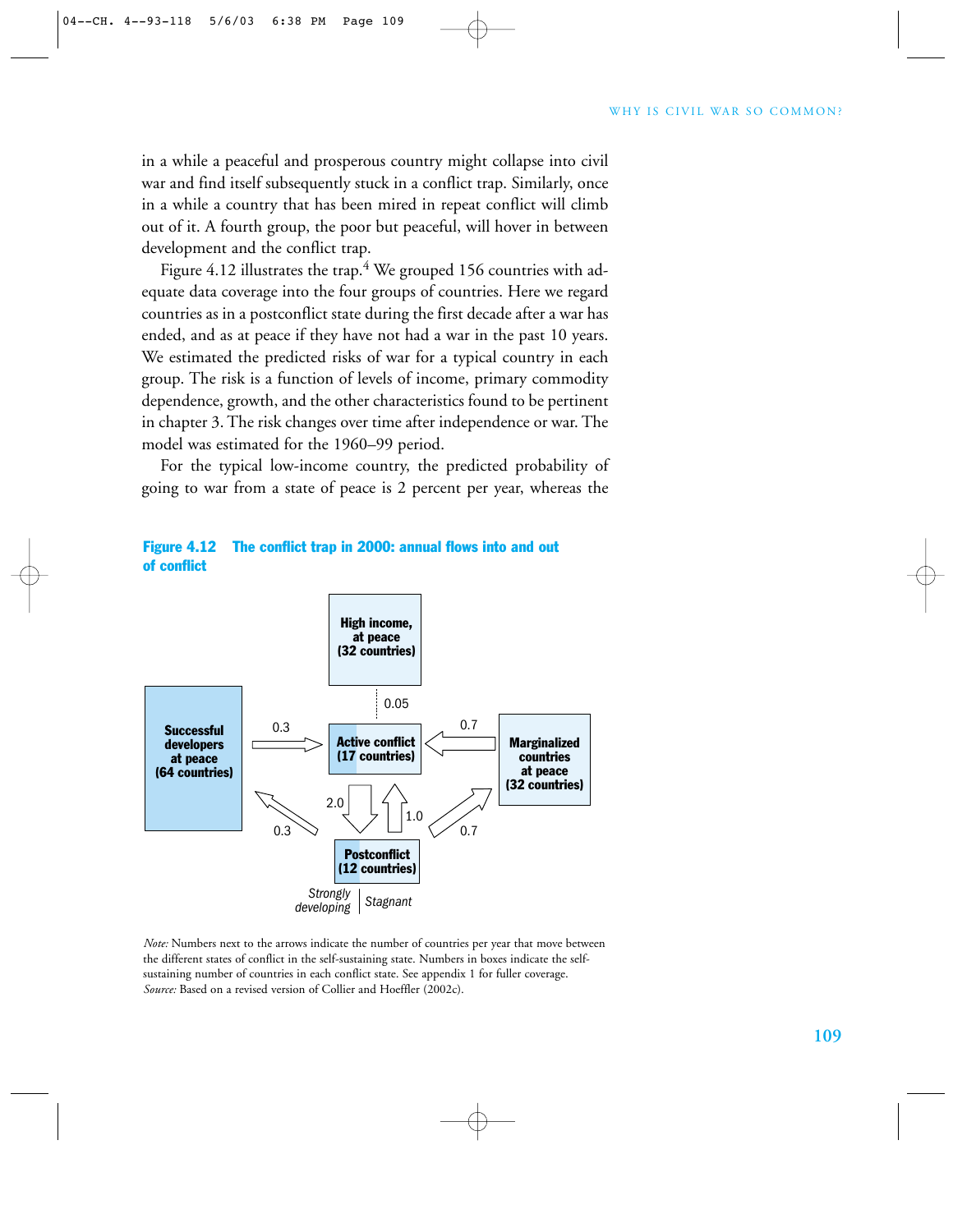probability of war from a postconflict situation is about 10 percent per year. We adopt a median duration of wars of about five years. Just as we computed a self-sustaining incidence of war from the probabilities of starting and ending wars, we can compute the self-sustaining distribution of peace, war, and the postconflict state for the typical low-income country: it is predicted to be at war 24 percent of the time, in a postconflict state 15 percent of the time, and at peace 61 percent of the time. The corresponding predicted distribution for a typical middleincome country is 5 percent, 5 percent, and 90 percent, respectively.

Figure 4.12 simulates how this self-sustaining distribution will be reflected in global numbers of conflict onsets and fall-backs. Seventeen countries are predicted to be involved in a civil war, of which 15 are ongoing wars. Half of the conflict onsets will be from the group of postconflict countries. In the simulation, there is one re-entry into war every year. Each year 0.7 low-income countries will go from a state of established peace to war, whereas only 0.3 peaceful middle-income countries will do so. As this pattern is self-sustaining, two wars end every year and one country leaves the postconflict period in peace.

The simulation is only an approximation, for example, it abstracts from differences within each group. However, we would expect that continued divergence in growth rates between the successful developers and the marginalized countries would gradually alter the structure of global risks. Figure 4.13 shows how given this scenario of stagnation for some and growth for others the global incidence of civil war would evolve by 2020 and by 2050.

If these projections are broadly correct they carry a disturbing message. A further 50 years of development along past trends will have little impact on the global incidence of civil war: the number of civil wars declines from around 17 to around 13. This disappointing outcome is because the outbreak of war becomes increasingly concentrated in the marginalized and postconflict countries, with their combined share of global conflict rising from 82 percent in 2000 to 94 percent by 2050.

#### The Changing Regional Pattern

The incidence of civil war has differed dramatically across regions. In part, this is because the countries in a region tend to have many features in common and some of these features affect the risk of conflict. In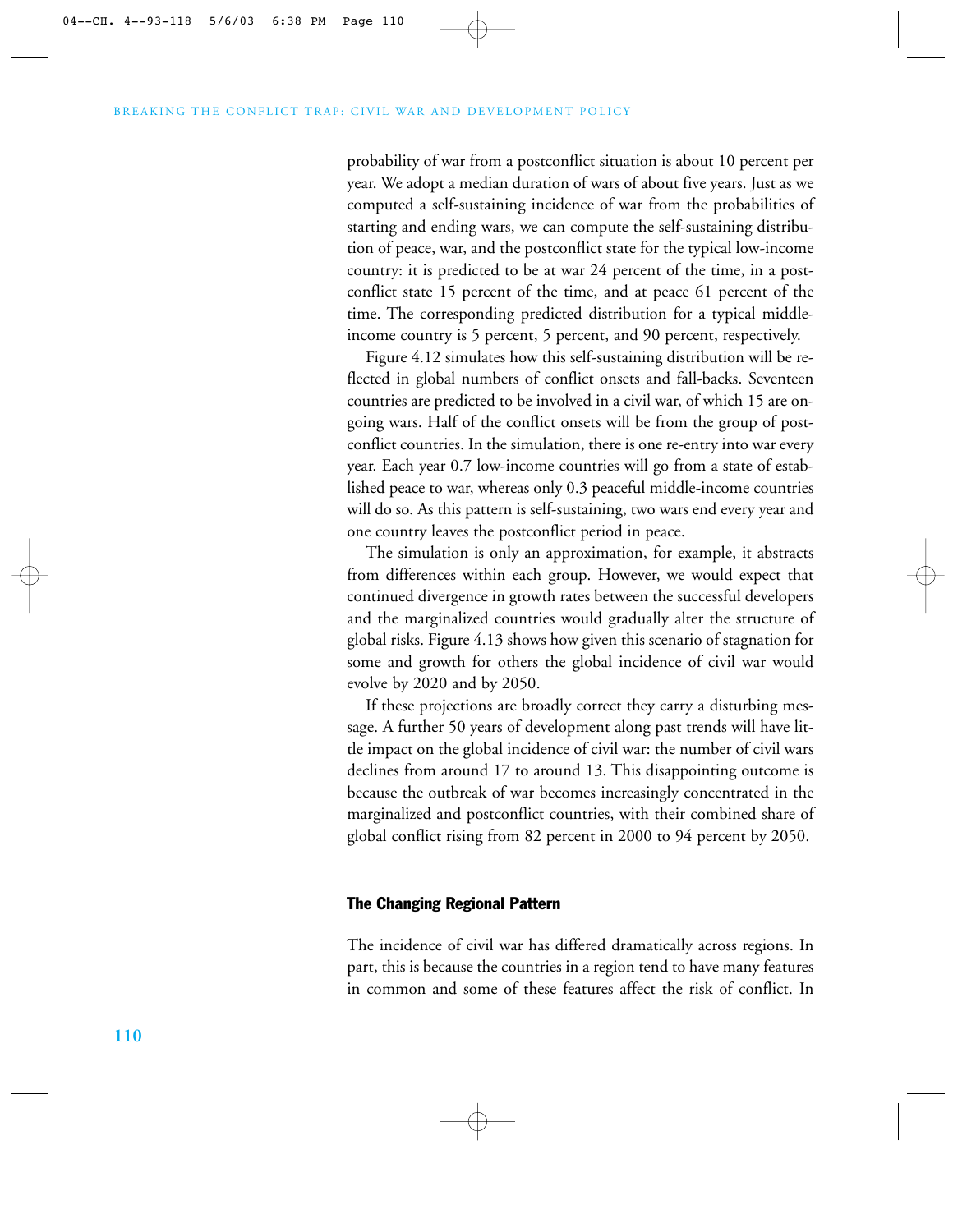

Figure 4.13a The conflict trap in 2020: annual flows into and out





*Note:* The simulation assumes the same growth rates as in figure 4.8. Numbers next to the arrows indicate the number of countries per year that move between the different states of conflict in the self-sustaining state. Numbers in boxes indicate the self-sustaining number of countries in each conflict state. See appendix 1 for fuller coverage.

*Source:* Based on a revised version of Collier and Hoeffler (2002c).

**111**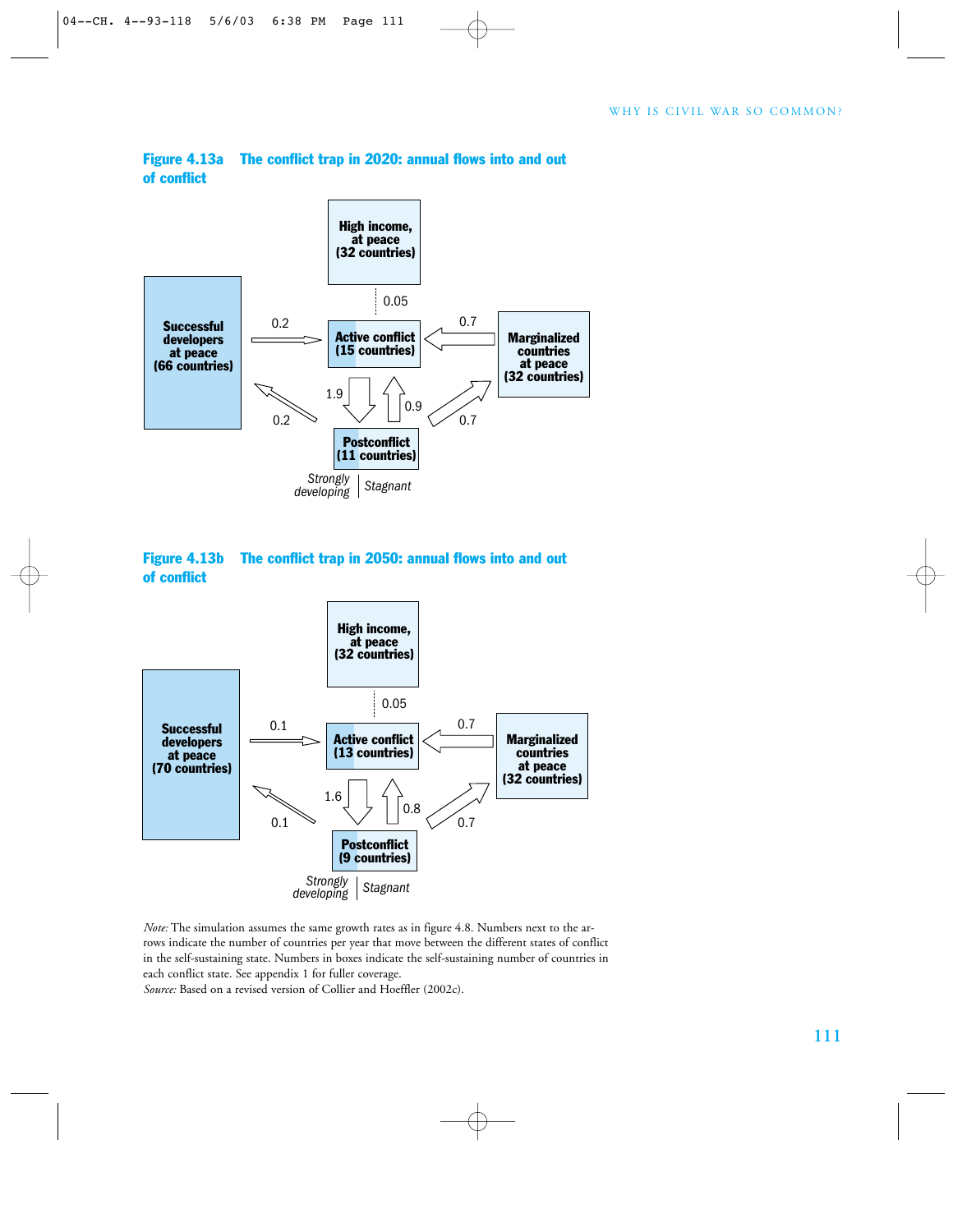

Figure 4.14 The incidence of civil war in South and East Asia and in Oceania, 1950–2001

addition, as noted in chapter 2, civil wars generate spillover effects for neighbors. Hence if by chance a region has a relatively large number of conflicts, this will itself increase the risks facing the countries in the region that have remained at peace.

Two regions stand out over the entire 1950–2001 period. Developing Asia (figure 4.14) has had a persistently high incidence of civil war, while countries of the Organisation for Economic Co-operation and Development (OECD) have had a persistently negligible incidence. We use the previous models of conflict initiation and duration to test whether these regional effects are accounted for entirely by the factors included in the model or whether there are region-specific omitted factors. Neither model finds significant omitted effects for these regions. The radically different incidences of civil war are accounted for predominantly by the radically different levels of economic development in the countries.

Other regions have been distinctive because of either bouts or trends. Latin America had a severe bout of conflict in the 1980s, but has showed remarkably positive development since the end of the Cold War (figure 4.15). No new wars have begun since 1985, and most of the wars that began before have ended. In 2001 only the conflict in Colombia lingered on. Whether the peace in Guatemala and Peru will survive its first difficult decade remains to be seen, but according to the analy-

*Note:* Proportion of countries in civil war by year. *Source:* Gleditsch and others (2002).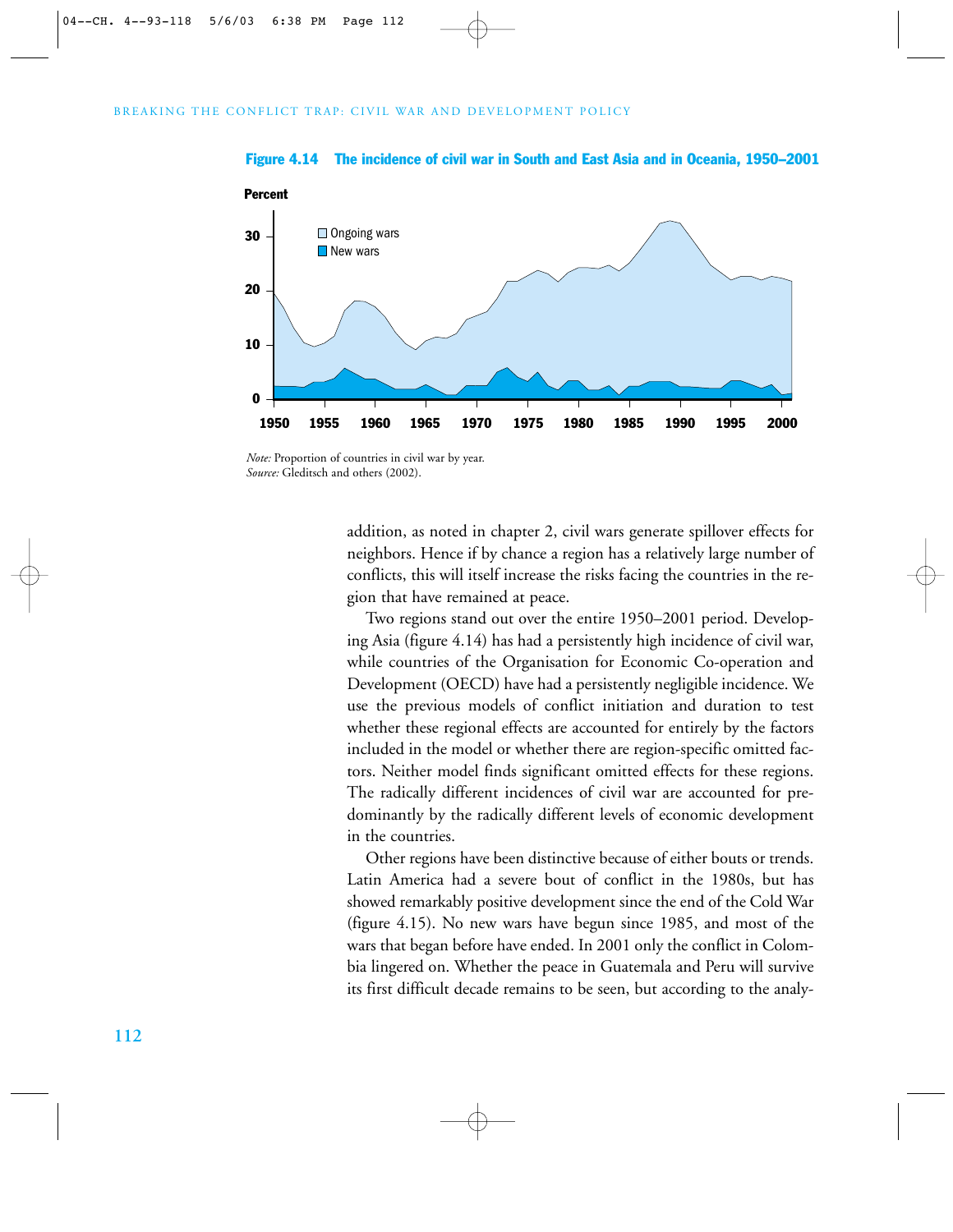

Figure 4.15 The incidence of civil war in Latin America and the Caribbean, 1950–2001

*Note:* Proportion of countries in civil war by year. *Source:* Gleditsch and others (2002).





*Note:* Proportion of countries in civil war by year. *Source:* Gleditsch and others (2002).

sis shown earlier, the prospects for these middle-income countries are good. The former Soviet bloc had a severe bout of conflict in the 1990s, but most of these conflicts were short (figure 4.16). The Middle East and North Africa region has had a stable and high incidence of civil war since the late 1960s (figure 4.17).

**113**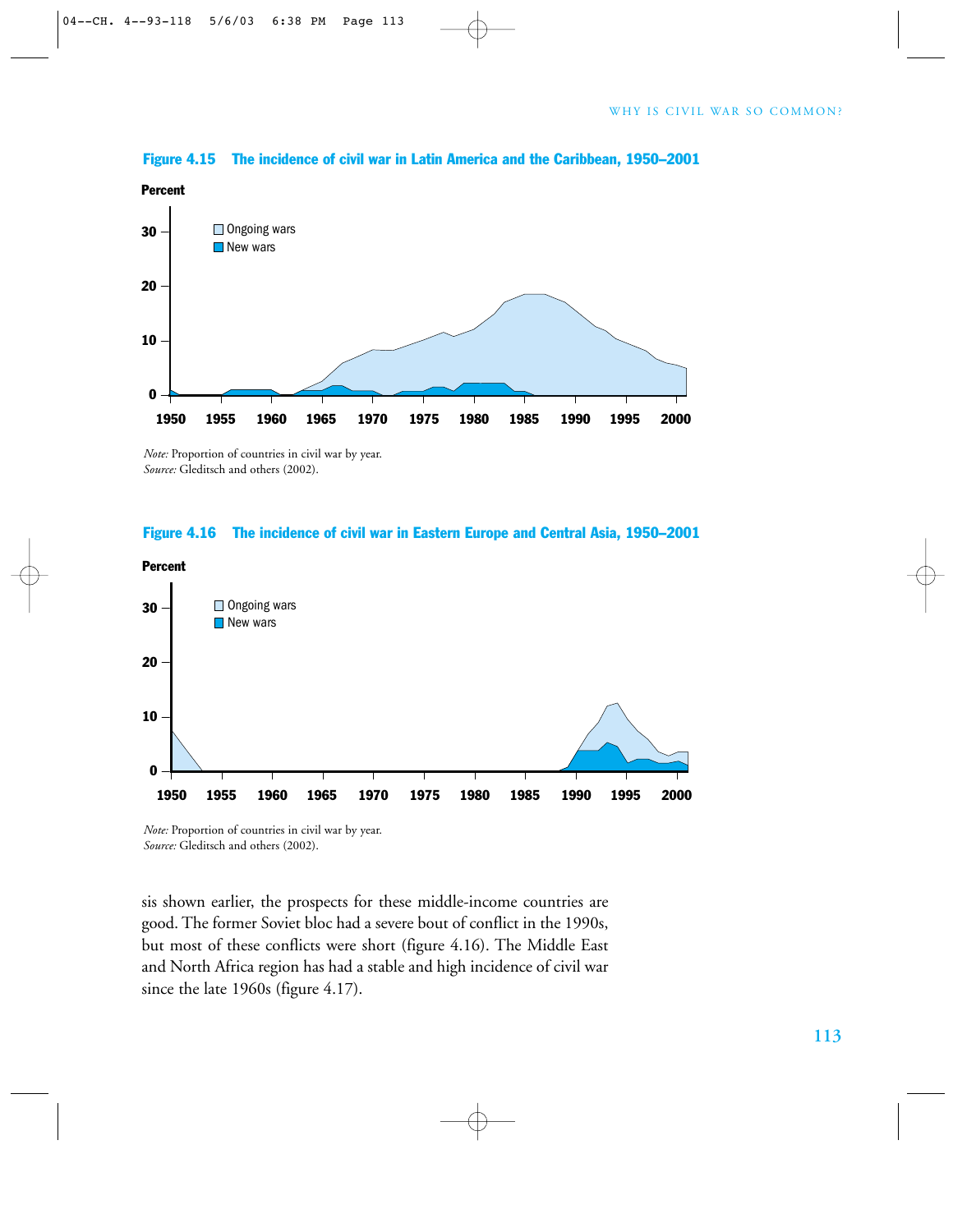Percent Ongoing wars **New wars** 0 10 20 30 1950 1955 1960 1965 1970 1975 1980 1985 1990 1995 2000



#### Figure 4.18 The incidence of civil war in Sub-Saharan Africa, 1950–2001



*Note:* Proportion of countries in civil war by year. *Source:* Gleditsch and others (2002).

> Perhaps the most disturbing trend has been the rise in the incidence of violent conflict in Sub-Saharan Africa (figure 4.18). Until the 1980s Africa had a below-average incidence, whereas now it has an incidence at par with Asia's and the Middle East's and much higher than Latin America's. It is the only region that did not see a decrease in incidence

*Note:* Proportion of countries in civil war by year. *Source:* Gleditsch and others (2002).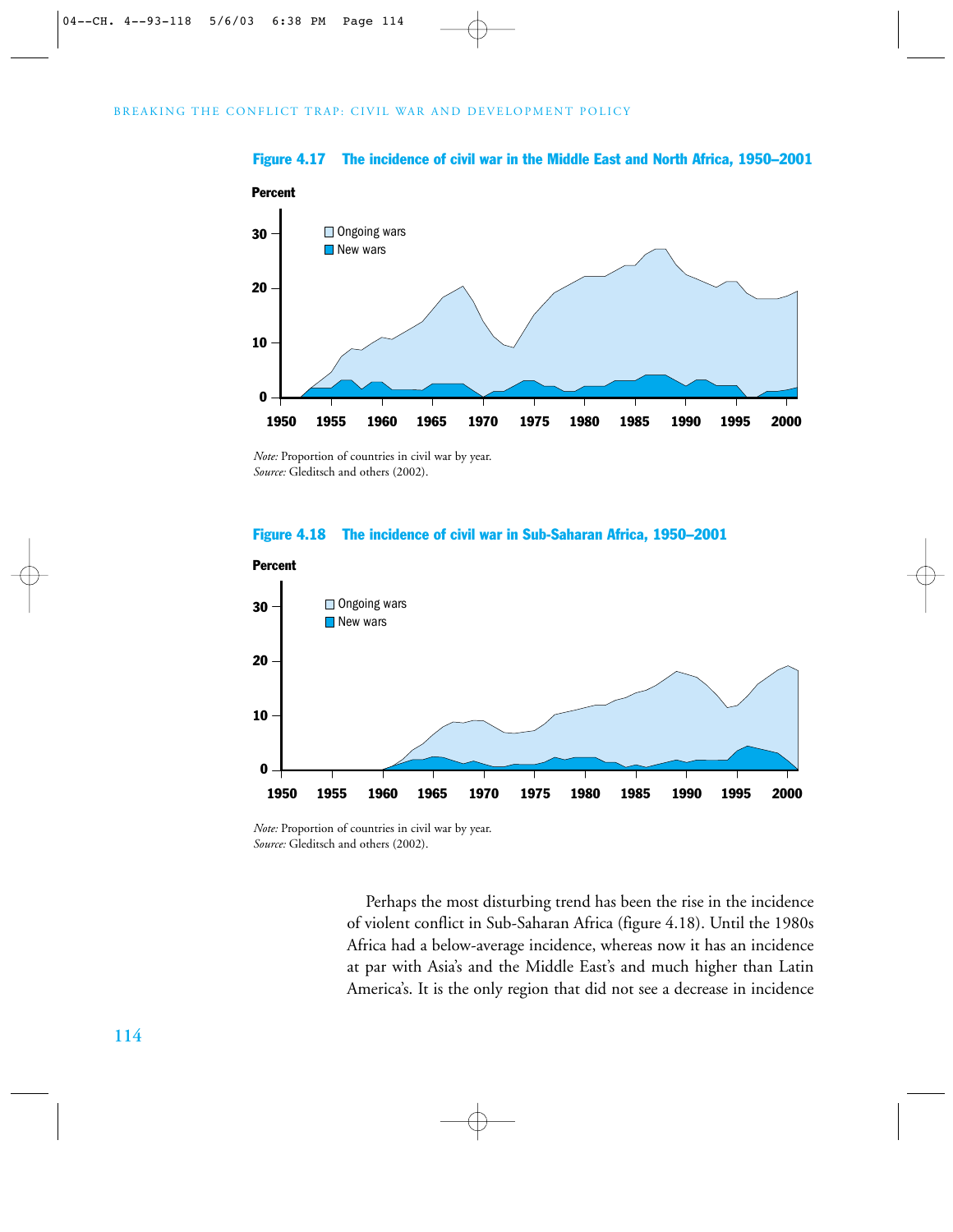

Figure 4.19 The incidence of civil war in Africa and other developing countries, 1950–2001

*Source:* Gleditsch and others (2002).

over the 1990s. Figure 4.19 shows the incidence of war in Sub-Saharan Africa compared with that in other developing countries.

The media perception of the concentration of conflict in Africa is that it is related to deep-rooted ethnic antagonisms. Africa is indeed more ethnically and religiously fractionalized than other regions of the world. It encompasses an estimated 2,000 ethnic groups, so the typical country is highly diverse. The media explanation for conflict in Africa may be right, but before one accepts it uncritically, attempting a statistically grounded analysis is worthwhile.

As with global incidence, changes in the incidence of civil war in Africa have three components: a movement to the self-sustaining level, a change in the level caused by changes in the risk of rebellion, and a change in the level caused by changes in the duration of conflict. Part of the explanation for Africa's rising incidence of conflict is indeed likely to be a gradual adjustment toward its self-sustaining level. Africa was decolonized more recently than other regions, and so its countries have been experiencing the Russian roulette of civil war risk and accumulating conflicts for a shorter period.

We first investigate whether Africa's risk of rebellion ignition is distinctive and whether it has changed over time. Africa could be distinctive either because the variables that explain the initiation of rebellion in the model are distinctive for Africa or because factors left out of the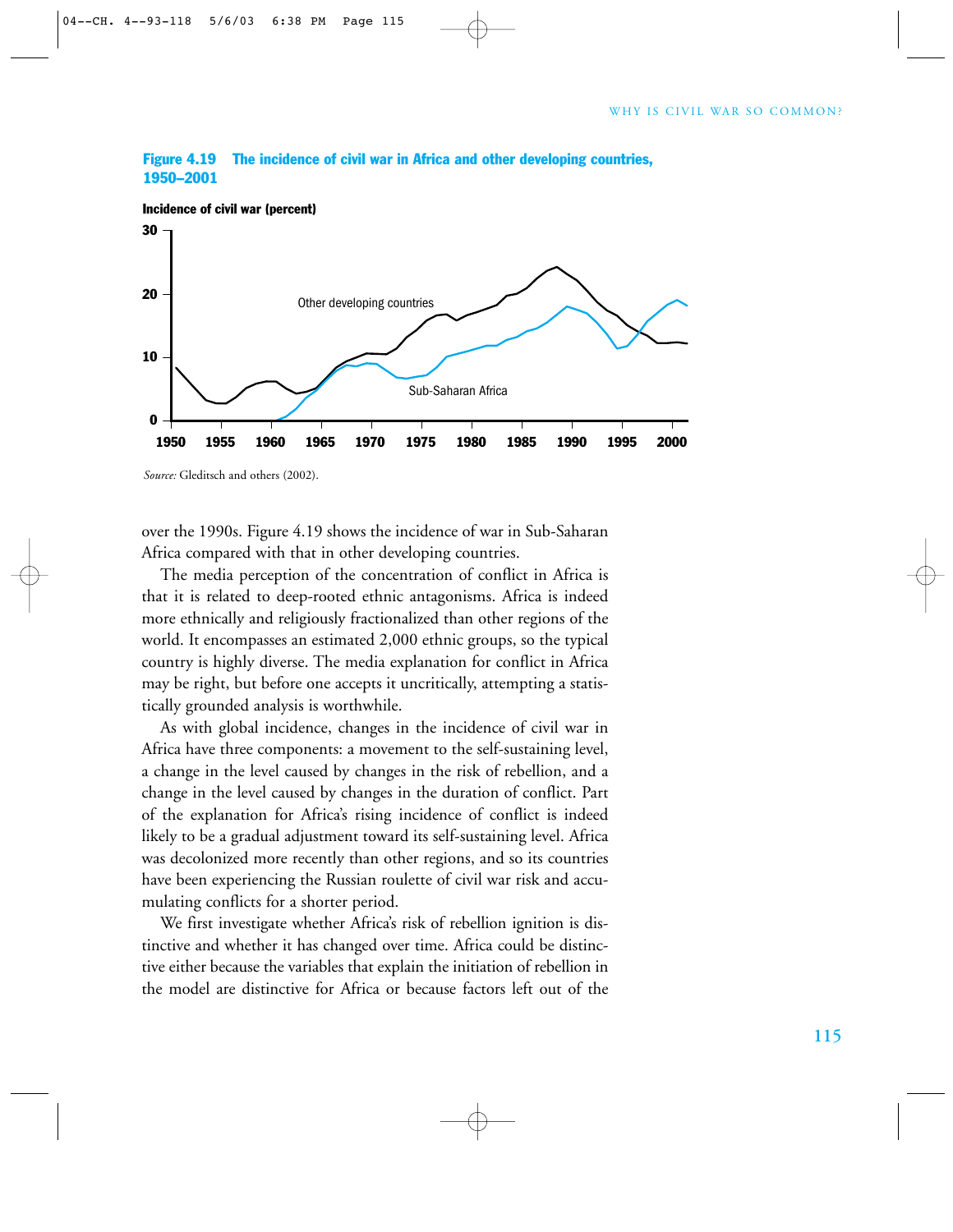model are distinctive for Africa. The latter possibility can be investigated by including a dummy variable for Africa. When this is included—both for the whole of the region and for the francophone part separately—it is insignificant; thus the distinctive behavior of the variables included within the model account for Africa's distinctive experience.

If we compare economic variables for 1970 with those for 1995, Africa appears to have changed relatively little. Per capita income had barely risen over the quarter century, and by the early 1990s growth rates had actually turned negative, whereas in the late 1960s they had been quite high. Dependence on primary commodity exports had increased slightly over the period. In combination, the Collier and Hoeffler model estimates that the risk of the initiation of rebellion in Africa increased from around 8 percent for the five-year period 1970–74 to around 12.6 percent for 1995–99. By contrast, other developing regions had, on average, experienced a substantial increase in per capita income, and even though growth rates were lower in the early 1990s than in the late 1960s, they remained positive. Furthermore, these other developing regions had sharply reduced their dependence on primary commodity exports from levels above those of Africa in 1970 to levels well below those of Africa by 1995. In combination the model estimates that these changes substantially reduced the risk that a rebellion would be initiated, from nearly 15 percent in 1970–74, a level far higher than that of Africa, to around 5 percent by 1995–99.

If the model is broadly correct it implies that the distinctively rising incidence of civil war in Africa was at least partly due to the contribution of Africa's distinctively poor economic performance to its risk of rebellion ignition. Other regions had sufficiently good economic performance to radically drive down the rate at which rebellions were initiated.

As concerns the duration of conflict, the Collier, Hoeffler, and Söderbom model does not find any distinctive Africa effect. To the extent that African conflicts last a long time it is because of factors included within the model. Here again, Africa's distinctive economic performance matters. Recall that the lower per capita income is, the longer conflicts tend to last. The divergence between Africa and other developing regions in per capita income has tended to shorten non-African conflicts relative to African conflicts. Africa has thus had no favorable offsetting effect to the unexplained global trend for conflicts to lengthen.

Africa has experienced quite different trends from other developing regions, both in the risk of conflict ignition and in its expected dura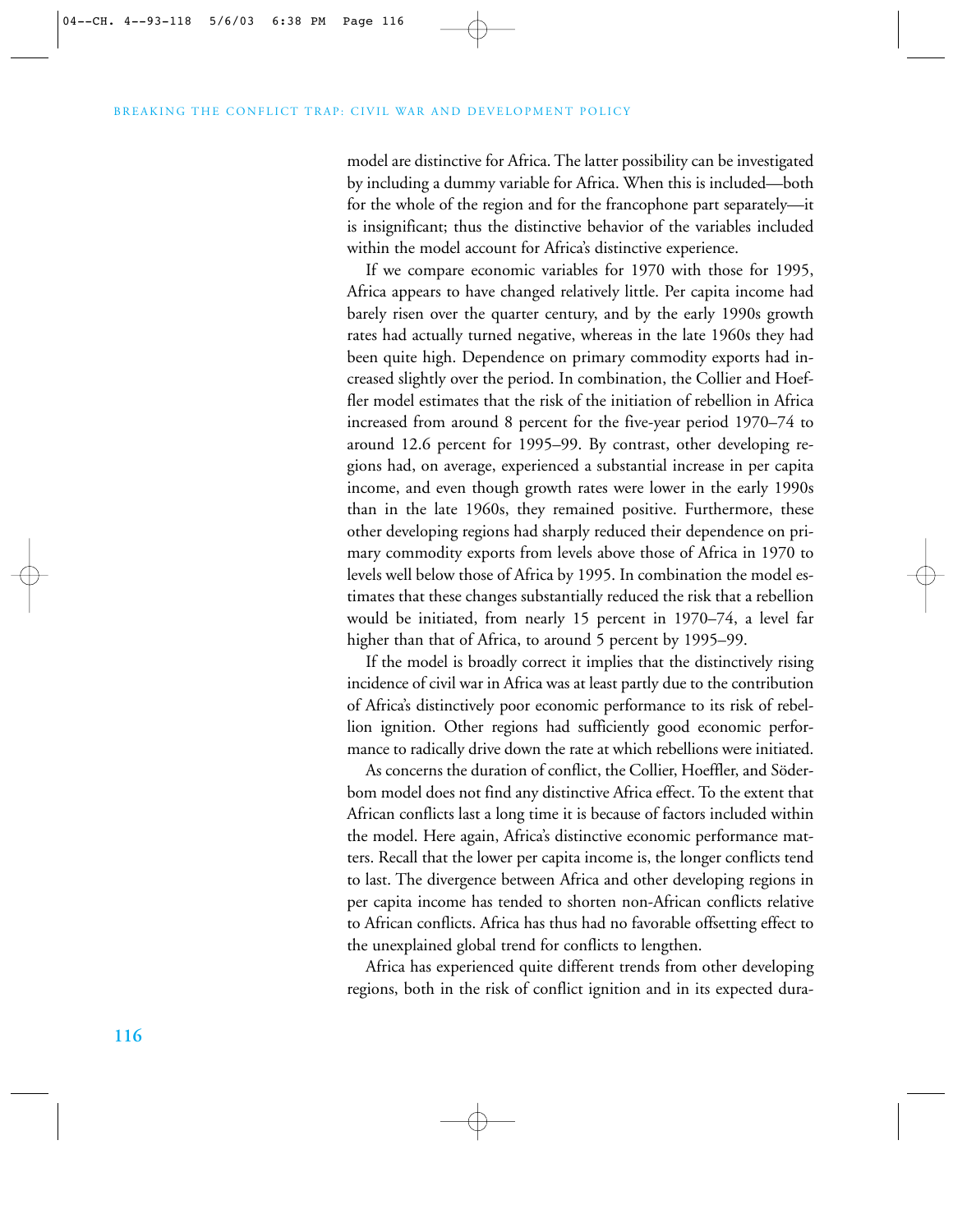tion. Both of these divergences are due to its worse economic performance. As these are the two components determining the self-sustaining incidence of civil war, the implication is that the incidence rose in Africa whereas it declined substantially elsewhere.

How does this account compare with the popular media explanation of African conflict in terms of deep-rooted ethnic hatreds? Recall that the statistical analysis reported in chapter 3 agrees that ethnic and religious composition affect both the risk of conflict and its duration. Ethnic dominance is a substantial risk factor, although ethnic and religious diversity is otherwise a safety factor. Compared with other developing regions, the model considers Africa's social composition to be conducive to a low risk of conflict ignition. Its high level of diversity implies that fewer African countries (40 percent) are characterized by ethnic dominance compared with other developing regions (54 percent); however, once a conflict starts, Africa's ethnic composition is likely to lead to longer conflicts. Africa's index of ethno-linguistic fractionalization is higher than in other regions, and for the typical country this implies that conflict would be longer. The lower risk of conflict ignition and longer conflicts on the incidence of conflict offset each other, so that the effect of social composition on the incidence of conflict is ambiguous. In essence, however, the models suggest that far from Africa's conflict problem being deep-rooted in its social structure, it is a consequence of the disastrous deviation of African economic performance from that of other developing countries that set it apart during the 1970s and has proved persistent. Of course, Africa's distinctive social composition may have contributed to its poor economic performance, but this is a different issue.

# Conclusion: Poverty and the Conflict Trap

IMPIVIDUAL CIVIL WARS HAVE THEIR OWN IDIOSYNCRATIC causes, such as the appearance of a charismatic rebel leader coincident with government abuses of power; however, long-term changes in the global incidence of civil war ar NDIVIDUAL CIVIL WARS HAVE THEIR OWN IDIOSYNCRATIC causes, such as the appearance of a charismatic rebel leader coincident with government abuses of power; however, long-term mined by any overall pattern in such idiosyncratic events. The behavior of two groups of countries will increasingly come to dominate the global prevalence of civil war: the marginalized countries and those in the conflict trap.